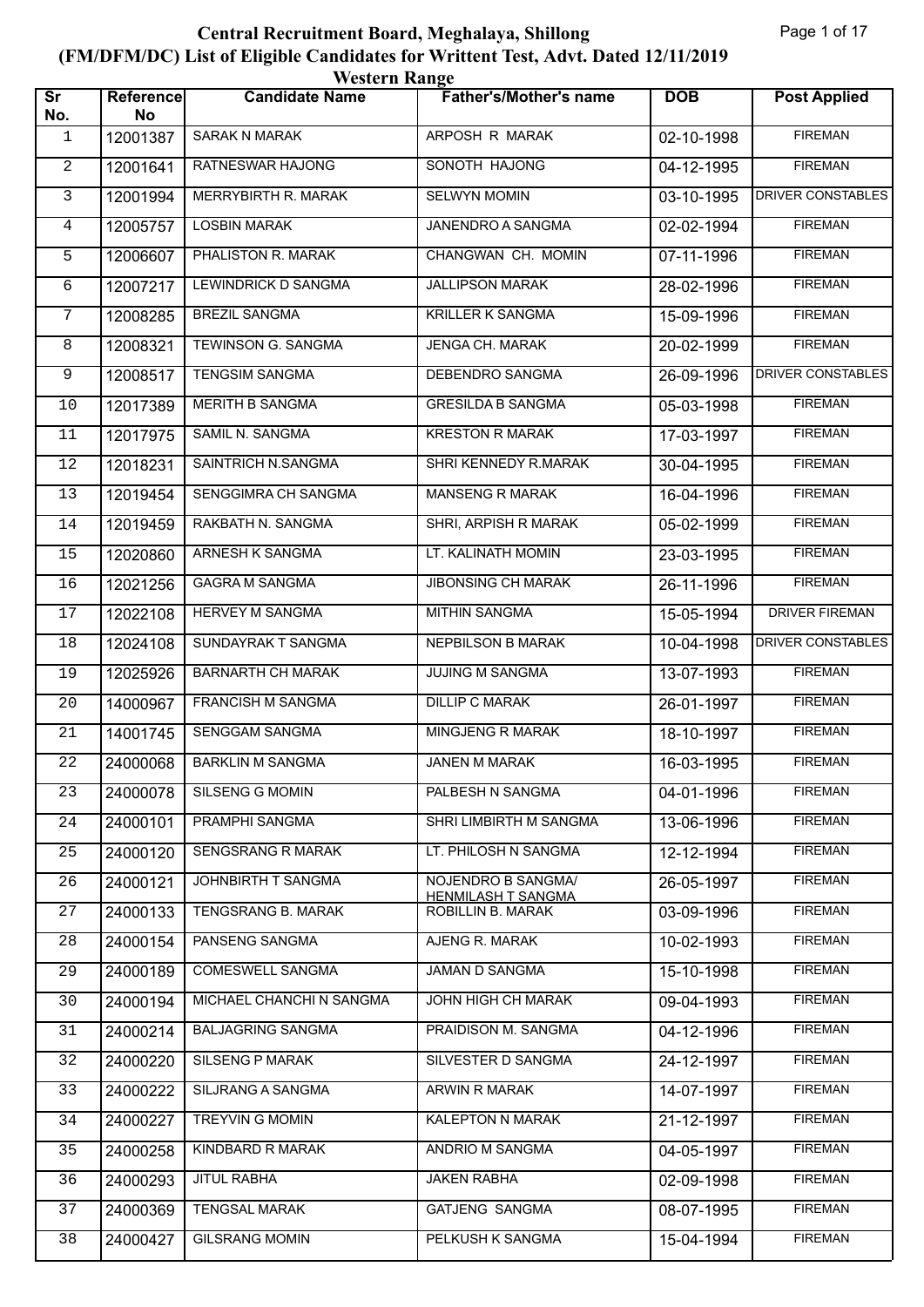| <b>Western Range</b>          |                 |                           |                                                        |            |                     |  |  |
|-------------------------------|-----------------|---------------------------|--------------------------------------------------------|------------|---------------------|--|--|
| $\overline{\text{sr}}$<br>No. | Reference<br>No | <b>Candidate Name</b>     | <b>Father's/Mother's name</b>                          | <b>DOB</b> | <b>Post Applied</b> |  |  |
| 39                            | 24000430        | LOWRENCE D SANGMA         | SENGWEL CH MARAK                                       | 15-07-1995 | <b>FIREMAN</b>      |  |  |
| 40                            | 24000465        | <b>BAPAN RABHA</b>        | <b>BINOY RABHA</b>                                     | 02-05-2000 | <b>FIREMAN</b>      |  |  |
| 41                            | 24000469        | <b>NITWIN SANGMA</b>      | NICKOLASH B SANGMA                                     | 21-10-1998 | <b>FIREMAN</b>      |  |  |
| 42                            | 24000481        | KAIABATH SANGMA           | <b>LITHONSING M SANGMA</b>                             | 16-03-1998 | <b>FIREMAN</b>      |  |  |
| 43                            | 24000504        | SITDIN N SANGMA           | NIMISON CH SANGMA                                      | 20-11-1994 | <b>FIREMAN</b>      |  |  |
| 44                            | 24000524        | KOKON T SANGMA            | SPILSON M MARAK                                        | 10-11-1996 | <b>FIREMAN</b>      |  |  |
| 45                            | 24000530        | <b>FRANCIS SANGMA</b>     | <b>JILLENDRO SANGMA</b>                                | 16-10-1994 | <b>FIREMAN</b>      |  |  |
| 46                            | 24000558        | ELIDONALD A SANGMA        | <b>GAJENG B MARAK</b>                                  | 13-03-1993 | <b>FIREMAN</b>      |  |  |
| 47                            | 24000581        | <b>JIMKLIN M MARAK</b>    | <b>DIMANSON T SANGMA</b>                               | 27-01-1998 | <b>FIREMAN</b>      |  |  |
| 48                            | 24000596        | SALCHANG CH MARAK         | <b>EMBALISH CH MARAK</b>                               | 12-02-1994 | <b>FIREMAN</b>      |  |  |
| 49                            | 24000611        | SENGBAN R MARAK           | <b>TASENG G SANGMA</b>                                 | 18-09-2000 | <b>FIREMAN</b>      |  |  |
| 50                            | 24000625        | <b>ASHABIRTH MARAK</b>    | <b>WAISTONE SANGMA</b>                                 | 12-02-1995 | <b>FIREMAN</b>      |  |  |
| 51                            | 24000627        | DUAN BOLERO R MARAK       | <b>NELSON M MARAK &amp; HIRAMONI R</b><br><b>MARAK</b> | 27-07-1996 | <b>FIREMAN</b>      |  |  |
| 52                            | 24000630        | SELVESH SANGMA            | <b>MALJAN SANGMA</b>                                   | 17-12-1994 | <b>FIREMAN</b>      |  |  |
| 53                            | 24000633        | <b>TENANG CH MARAK</b>    | <b>MECKEN MARAK</b>                                    | 04-11-1997 | <b>FIREMAN</b>      |  |  |
| 54                            | 24000641        | <b>BAPPU SANGMA</b>       | <b>BABULAL HAJONG</b>                                  | 14-12-1994 | <b>FIREMAN</b>      |  |  |
| 55                            | 24000701        | DAMBE DEGRIKRA CH SANGMA  | <b>ETHERSON MARAK</b>                                  | 09-12-1998 | <b>FIREMAN</b>      |  |  |
| 56                            | 24000706        | SALVANTE CH MARAK         | PENY SALJAGRING T SANGMA                               | 15-11-1998 | <b>FIREMAN</b>      |  |  |
| 57                            | 24000727        | <b>MISEN M MARAK</b>      | NATSEN CH SANGMA                                       | 22-10-1994 | <b>FIREMAN</b>      |  |  |
| 58                            | 24000757        | <b>BABITCHON D SANGMA</b> | <b>KUDIRAM R MARAK</b>                                 | 27-04-1993 | <b>FIREMAN</b>      |  |  |
| 59                            | 24000761        | RAKKEN CH SANGMA          | SONJEN B MARAK                                         | 22-06-1998 | <b>FIREMAN</b>      |  |  |
| 60                            | 24000782        | <b>MINGGAM MARAK</b>      | <b>GATJENG SANGMA</b>                                  | 17-07-1996 | <b>FIREMAN</b>      |  |  |
| 61                            | 24000788        | <b>INDRICK N MARAK</b>    | PITARSON SANGMA                                        | 16-12-1995 | <b>FIREMAN</b>      |  |  |
| 62                            | 24000803        | BRENATH CH SANGMA         | LATE NAWAN B MARAK                                     | 28-06-1998 | <b>FIREMAN</b>      |  |  |
| 63                            | 24000807        | <b>JANUT SANGMA</b>       | ENJENDRO T SANGMA                                      | 25-01-1994 | <b>FIREMAN</b>      |  |  |
| 64                            | 24000901        | <b>GRIKCHANG A MARAK</b>  | <b>WELSON CH MARAK</b>                                 | 02-01-1997 | <b>FIREMAN</b>      |  |  |
| 65                            | 24000906        | <b>BALNING CH MARAK</b>   | NETJENG T SANGMA                                       | 12-02-1994 | <b>FIREMAN</b>      |  |  |
| 66                            | 24000912        | MARKSEL N ARENGH          | ARNA N ARENGH                                          | 07-04-1997 | <b>FIREMAN</b>      |  |  |
| 67                            | 24000919        | <b>WALRIKRAK A SANGMA</b> | PENGKING MARAK                                         | 16-09-1999 | <b>FIREMAN</b>      |  |  |
| 68                            | 24000932        | <b>BEPIOUR A SANGMA</b>   | MIHILSON R MARAK                                       | 22-07-1998 | <b>FIREMAN</b>      |  |  |
| 69                            | 24000935        | AIBAN G. MOMIN            | LT. TAPSON B. MARAK                                    | 25-11-1994 | <b>FIREMAN</b>      |  |  |
| 70                            | 24000943        | WILNATH T SANGMA          | SMT. DEBILLA T SANGMA                                  | 12-12-1993 | <b>FIREMAN</b>      |  |  |
| 71                            | 24001025        | <b>CHINGKU B MARAK</b>    | <b>GREDER A SANGMA</b>                                 | 01-10-1994 | <b>FIREMAN</b>      |  |  |
| 72                            | 24001046        | SENGSAL SAMUEL CHISIM     | <b>STEPHENSON B MARAK</b>                              | 22-11-1994 | <b>FIREMAN</b>      |  |  |
| 73                            | 24001060        | <b>CHEMAN MOMIN</b>       | <b>ODITSON MARAK</b>                                   | 23-02-1994 | <b>FIREMAN</b>      |  |  |
| 74                            | 24001090        | <b>EXPEN SANGMA</b>       | JENISTONE T SANGMA                                     | 12-10-1997 | <b>FIREMAN</b>      |  |  |
| 75                            | 24001110        | SILGRAK A SANGMA          | <b>GARSON M MARAK</b>                                  | 06-10-1995 | <b>FIREMAN</b>      |  |  |
| 76                            | 24001156        | DORYANS T SANGMA          | SONJONI T SANGMA                                       | 03-05-1999 | <b>FIREMAN</b>      |  |  |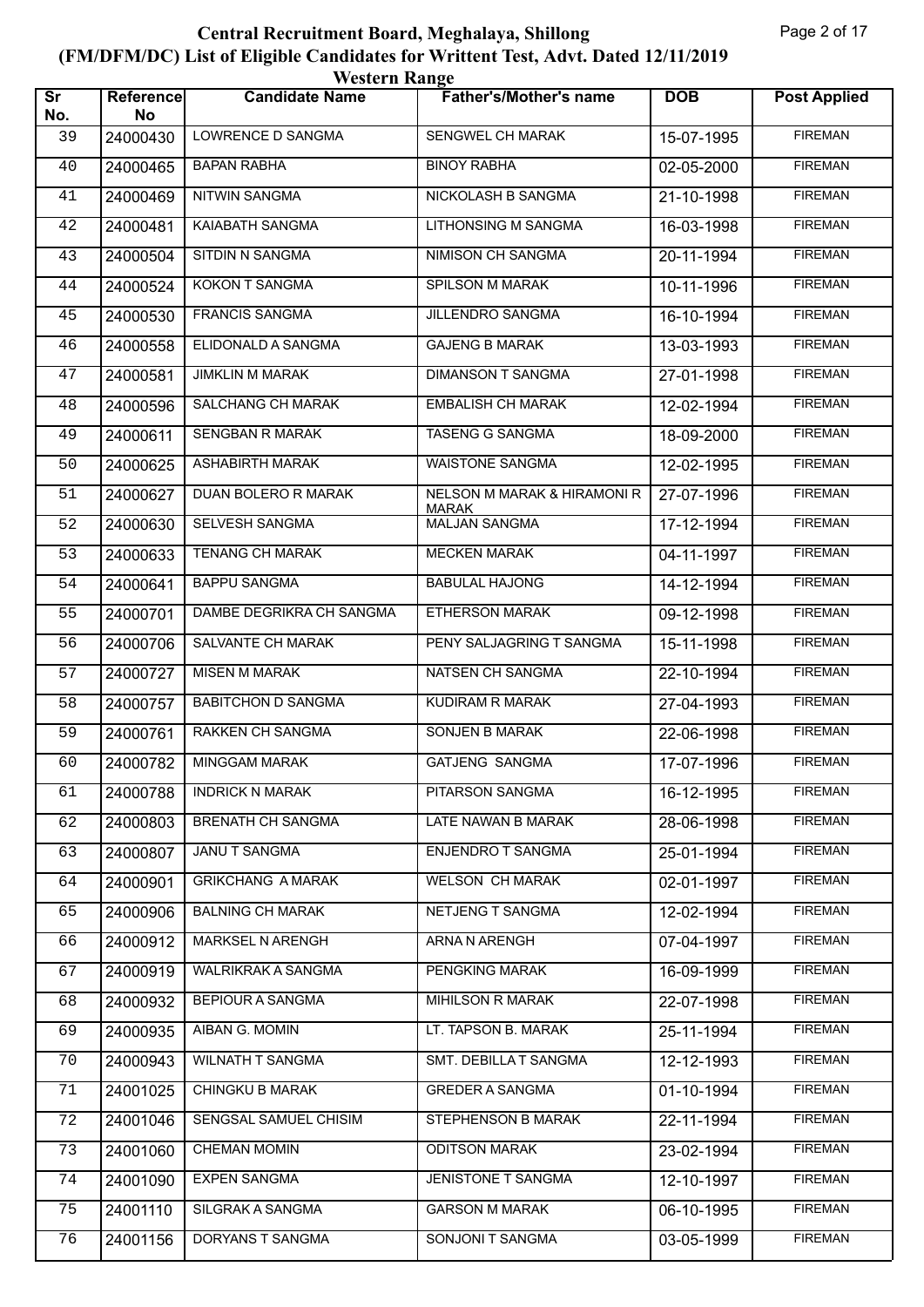| <b>Western Range</b>          |                        |                           |                                                  |            |                     |  |
|-------------------------------|------------------------|---------------------------|--------------------------------------------------|------------|---------------------|--|
| $\overline{\text{Sr}}$<br>No. | <b>Reference</b><br>No | <b>Candidate Name</b>     | <b>Father's/Mother's name</b>                    | <b>DOB</b> | <b>Post Applied</b> |  |
| 77                            | 24001169               | <b>CRYSTAR CH MARAK</b>   | MINSENG A SANGMA                                 | 11-11-1995 | <b>FIREMAN</b>      |  |
| 78                            | 24001171               | <b>WENETH MARAK</b>       | <b>TANGMAN CH MOMIN</b>                          | 08-12-1997 | <b>FIREMAN</b>      |  |
| 79                            | 24001176               | SALCHUGRA M MARAK         | LT. ANARSING SANGMA                              | 08-08-1994 | <b>FIREMAN</b>      |  |
| 80                            | 24001187               | SENGJRANG M SANGMA        | <b>WELCRASH R MARAK</b>                          | 13-07-1995 | <b>FIREMAN</b>      |  |
| 81                            | 24001192               | <b>MENUAR R MARAK</b>     | WINDAM N SANGMA                                  | 08-09-1997 | <b>FIREMAN</b>      |  |
| 82                            | 24001195               | <b>CHEMBER SANGMA</b>     | LT SMT : JILLO SANGMA                            | 19-11-1996 | <b>FIREMAN</b>      |  |
| 83                            | 24001204               | <b>MONGOL G MOMIN</b>     | <b>SUSIL MARAK</b>                               | 17-06-1995 | <b>FIREMAN</b>      |  |
| 84                            | 24001231               | <b>JOASH SANGMA</b>       | PROTAP SANGMA                                    | 27-08-1995 | <b>FIREMAN</b>      |  |
| 85                            | 24001245               | CHILCHAM A SANGMA         | <b>TREDICKSON B MARAK</b>                        | 03-01-1993 | <b>FIREMAN</b>      |  |
| 86                            | 24001266               | <b>TANGRAK M MARAK</b>    | <b>MINENG M MARAK</b>                            | 19-12-1999 | <b>FIREMAN</b>      |  |
| 87                            | 24001333               | CHUKAN TENGSUANG SANGMA   | JOHN CASTWELL S SANGMA                           | 12-10-1998 | <b>FIREMAN</b>      |  |
| 88                            | 24001340               | <b>SILKA MARAK</b>        | <b>JULFORSON A MARAK</b>                         | 27-05-1997 | <b>FIREMAN</b>      |  |
| 89                            | 24001354               | JEPHUSH D. SANGMA         | <b>SUBEN R. MARAK</b>                            | 20-03-1996 | <b>FIREMAN</b>      |  |
| 90                            | 24001380               | CHUGRIKCHUCHIANG CH MOMIN | <b>HARLUTHA MOMIN</b>                            | 08-09-1997 | <b>FIREMAN</b>      |  |
| 91                            | 24001392               | <b>RIKSIL D SHIRA</b>     | NENGJANG SANGMA                                  | 06-04-1994 | <b>FIREMAN</b>      |  |
| 92                            | 24001393               | KAGRANG D SANGMA          | KHILLAN A SANGMA                                 | 03-04-1996 | <b>FIREMAN</b>      |  |
| 93                            | 24001410               | <b>PILTER SANGMA</b>      | <b>PITOR MARAK</b>                               | 14-12-1998 | <b>FIREMAN</b>      |  |
| 94                            | 24001427               | JEBILSTONE T SANGMA       | SHRI:- ROJENSON CH MARAK                         | 15-05-1995 | <b>FIREMAN</b>      |  |
| 95                            | 24001454               | <b>SENGPIL MARAK</b>      | KHOSILA A MARAK                                  | 11-07-1996 | <b>FIREMAN</b>      |  |
| 96                            | 24001457               | <b>CHIBASAL SANGMA</b>    | <b>MALLING M. MARAK</b>                          | 21-02-1998 | <b>FIREMAN</b>      |  |
| 97                            | 24001474               | <b>RAKSENG R MARAK</b>    | LATE VICTOR MARAK                                | 25-09-1999 | <b>FIREMAN</b>      |  |
| 98                            | 24001497               | <b>SENGNAK G. MOMIN</b>   | PRINSTONE T. SANGMA                              | 12-11-1998 | <b>FIREMAN</b>      |  |
| 99                            | 24001507               | <b>LABITHSON S SANGMA</b> | <b>JETHENDRO CH MARAK</b>                        | 24-09-1998 | <b>FIREMAN</b>      |  |
| 100                           | 24001519               | <b>ASISH M MARAK</b>      | <b>BARNARD S MARAK</b>                           | 08-09-1996 | <b>FIREMAN</b>      |  |
| 101                           | 24001537               | <b>SALMAN MARAK</b>       | LT. WALSON A. SANGMA                             | 19-04-1998 | <b>FIREMAN</b>      |  |
| 102                           | 24001538               | SILNAM CH MOMIN           | <b>RIMSENG D SHIRA</b>                           | 15-02-1995 | <b>FIREMAN</b>      |  |
| 103                           | 24001551               | RAJDEEP DALU              | LT. KIRON DALU                                   | 05-09-1999 | <b>FIREMAN</b>      |  |
| 104                           | 24001563               | NENGRAK D SANGMA          | <b>HILTONE M MARAK</b>                           | 25-02-1996 | <b>FIREMAN</b>      |  |
| 105                           | 24001565               | <b>ZAKKEUS SANGMA</b>     | <b>WILNEN CH MARAK</b>                           | 10-01-1996 | <b>FIREMAN</b>      |  |
| 106                           | 24001570               | <b>MARTHIN N ARENGH</b>   | <b>WELDON MARAK / JENIPAL N</b><br><b>ARENGH</b> | 23-03-1995 | <b>FIREMAN</b>      |  |
| 107                           | 24001587               | MITHUN CH MARAK           | <b>JANNING R MARAK</b>                           | 10-10-1993 | <b>FIREMAN</b>      |  |
| 108                           | 24001600               | TAPSRANG A SANGMA         | KORIL C. MARAK                                   | 15-08-1999 | <b>FIREMAN</b>      |  |
| 109                           | 24001603               | <b>BINETWAR M SANGMA</b>  | <b>HENOLSING D SANGMA</b>                        | 04-02-1998 | <b>FIREMAN</b>      |  |
| 110                           | 24001622               | <b>BANDHY B MARAK</b>     | <b>CHANSENG B MARAK</b>                          | 16-10-1994 | <b>FIREMAN</b>      |  |
| 111                           | 24001631               | <b>HEBILSON T SANGMA</b>  | <b>FRANCIS S SANGMA</b>                          | 24-05-1993 | <b>FIREMAN</b>      |  |
| 112                           | 24001634               | <b>TAMRENG N MARAK</b>    | <b>HIRASON MARAK</b>                             | 09-05-1998 | <b>FIREMAN</b>      |  |
| 113                           | 24001644               | <b>BIMBER CH MARAK</b>    | TEMSON M SANGMA                                  | 12-11-2000 | <b>FIREMAN</b>      |  |
| 114                           | 24001650               | SENGSA A SANGMA           | <b>BLINGSTON G MOMIN</b>                         | 15-06-1996 | <b>FIREMAN</b>      |  |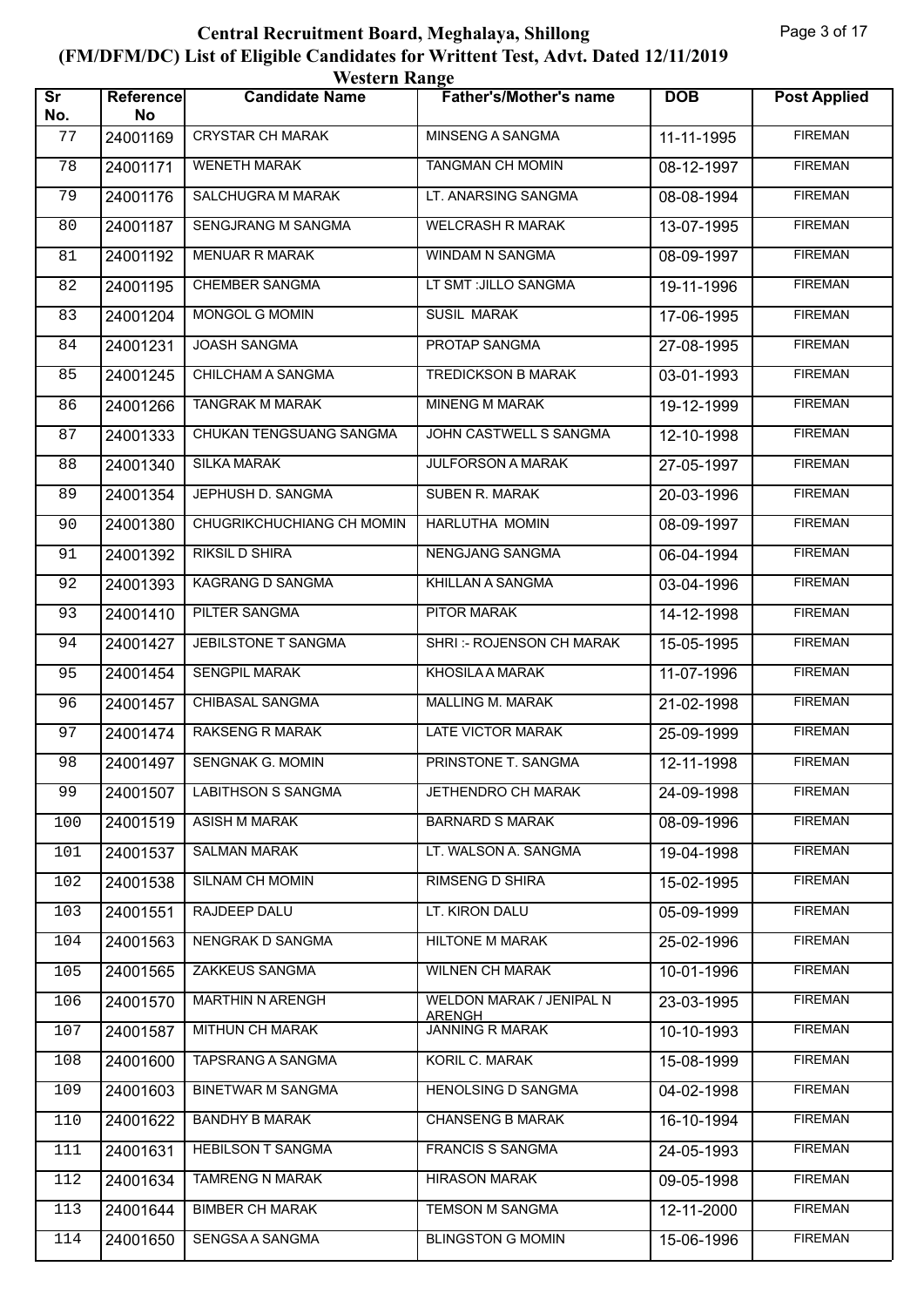|                               | <b>Western Range</b>   |                            |                                          |              |                     |  |  |
|-------------------------------|------------------------|----------------------------|------------------------------------------|--------------|---------------------|--|--|
| $\overline{\text{Sr}}$<br>No. | <b>Reference</b><br>No | <b>Candidate Name</b>      | <b>Father's/Mother's name</b>            | <b>DOB</b>   | <b>Post Applied</b> |  |  |
| 115                           | 24001664               | NEWSTAR CH MOMIN           | SENGNAN CH MOMIN                         | 27-01-1993   | <b>FIREMAN</b>      |  |  |
| 116                           | 24001699               | <b>DORANG SANGMA</b>       | PRAIDISON M. SANGMA                      | $16-02-1996$ | <b>FIREMAN</b>      |  |  |
| 117                           | 24001711               | <b>BANSHANBOR MARAK</b>    | LT. EKLINROY LAPANG                      | 04-12-2000   | <b>FIREMAN</b>      |  |  |
| 118                           | 24001732               | <b>WEMBLE R MARAK</b>      | MITHERSON M MARAK                        | 03-12-1995   | <b>FIREMAN</b>      |  |  |
| 119                           | 24001746               | TROMYEIGHTFIELD M MARAK    | WANJING M SANGMA                         | 21-11-2000   | <b>FIREMAN</b>      |  |  |
| 120                           | 24001748               | JOHN LENON G MOMIN         | JONGSEN T SANGMA                         | 15-11-1993   | <b>FIREMAN</b>      |  |  |
| 121                           | 24001753               | SANDEEP SANGMA             | <b>ANILLISH A SANGMA</b>                 | 15-01-1997   | <b>FIREMAN</b>      |  |  |
| 122                           | 24001756               | ARYE CHEAN T SANGMA        | WITHWILLSON G MOMIN                      | 09-07-1999   | <b>FIREMAN</b>      |  |  |
| 123                           | 24001788               | EJILIN CH SANGMA           | <b>EASTERSON M MARAK</b>                 | 05-05-1999   | <b>FIREMAN</b>      |  |  |
| 124                           | 24001792               | <b>GRASPER D MARAK</b>     | SMT, PILJI D MARAK                       | 15-02-1998   | <b>FIREMAN</b>      |  |  |
| 125                           | 24001813               | SURENDRA D SANGMA          | <b>BRINDAVAN SINKU</b>                   | 09-06-1995   | <b>FIREMAN</b>      |  |  |
| 126                           | 24001826               | SENGWARD T SANGMA          | <b>GELLINGSTONE M MARAK</b>              | 12-09-1998   | <b>FIREMAN</b>      |  |  |
| 127                           | 24001888               | ROCKYMARTHIN SANGMA        | <b>LETHARSON M SANGMA</b>                | 28-10-1994   | <b>FIREMAN</b>      |  |  |
| 128                           | 24001902               | <b>LAYNEBIRTH S SANGMA</b> | LATE HOLDTON N MARAK                     | 13-11-1994   | <b>FIREMAN</b>      |  |  |
| 129                           | 24001906               | SILMAN CH SANGMA           | <b>TOSANG R MARAK</b>                    | 05-03-1996   | <b>FIREMAN</b>      |  |  |
| 130                           | 24001931               | <b>WILMOTH D SHIRA</b>     | <b>DILLIPSON M MARAK</b>                 | 14-01-1998   | <b>FIREMAN</b>      |  |  |
| 131                           | 24001935               | <b>WILBARTH M MARAK</b>    | <b>SEMOLA M MARAK</b>                    | 27-12-1999   | <b>FIREMAN</b>      |  |  |
| 132                           | 24001944               | <b>VIVEK KUMAR</b>         | <b>BIJAY KUMAR MALLAH</b>                | 03-08-2000   | <b>FIREMAN</b>      |  |  |
| 133                           | 24001945               | TENGBATH R MARAK           | SHRI. SAMSON M MARAK                     | 15-07-1994   | <b>FIREMAN</b>      |  |  |
| 134                           | 24001970               | <b>WILBIRTH CH MARAK</b>   | <b>WITHSON CH MOMIN</b>                  | 29-05-1996   | <b>FIREMAN</b>      |  |  |
| 135                           | 24001972               | <b>HEDESON R MARAK</b>     | <b>SANJENG R SANGMA</b>                  | 18-06-1998   | <b>FIREMAN</b>      |  |  |
| 136                           |                        | 24001979   LEKI M SANGMA   | <b>GOPAL MARAK</b>                       | 15-06-2000   | <b>FIREMAN</b>      |  |  |
| 137                           | 24001981               | RONJOY KR HAJONG           | JOYRAJ HAJONG                            | 18-04-1996   | <b>FIREMAN</b>      |  |  |
| 138                           | 24001984               | WITHING T.SANGMA           | SAWEN CH.MARAK                           | 16-05-1997   | <b>FIREMAN</b>      |  |  |
| 139                           | 24001986               | <b>SEMION R MARAK</b>      | SONGJING CH SANGMA                       | 14-03-1993   | <b>FIREMAN</b>      |  |  |
| 140                           | 24001995               | <b>REDIP RABHA</b>         | PURNA CH RABHA                           | 06-08-1996   | <b>FIREMAN</b>      |  |  |
| 141                           | 24001998               | <b>CHENSENG D SANGMA</b>   | MULLARD K SANGMA                         | 28-06-1997   | <b>FIREMAN</b>      |  |  |
| 142                           | 24002003               | <b>BATCHENG N ARENGH</b>   | <b>JOWINGSON R SANGMA</b>                | 18-04-1996   | <b>FIREMAN</b>      |  |  |
| 143                           | 24002006               | <b>SUDHON HAJONG</b>       | LT. NOGEN HAJONG                         | 21-12-1999   | <b>FIREMAN</b>      |  |  |
| 144                           | 24002011               | ROMAN M SANGMA             | PISENSING CH MARAK                       | 03-05-1996   | <b>FIREMAN</b>      |  |  |
| 145                           | 24002025               | <b>LINGDOSH S MARAK</b>    | APILTON J SANGMA                         | 17-07-1998   | <b>FIREMAN</b>      |  |  |
| 146                           | 24002026               | <b>BOUTROSH G. MOMIN</b>   | RONATH R MARAK                           | 05-01-2000   | <b>FIREMAN</b>      |  |  |
| 147                           | 24002066               | PANGRAK D SANGMA           | LT. SHOWINDRO CH MARAK                   | 28-01-1995   | <b>FIREMAN</b>      |  |  |
| 148                           | 24002076               | JENINGSTONE N SANGMA       | SANTOSH R MARAK                          | 19-06-1999   | <b>FIREMAN</b>      |  |  |
| 149                           | 24002088               | <b>RIKSANG R MARAK</b>     | ARDENT M SANGMA/ ONOMY R<br><b>MARAK</b> | 07-04-1999   | <b>FIREMAN</b>      |  |  |
| 150                           | 24002108               | KALSENG P MARAK            | <b>DIMAN M SANGMA</b>                    | 20-10-1999   | <b>FIREMAN</b>      |  |  |
| 151                           | 24002131               | <b>CHONTENG P MARAK</b>    | TANGJING N SANGMA                        | 16-02-1996   | <b>FIREMAN</b>      |  |  |
| 152                           | 24002197               | <b>BRINBAL D SHIRA</b>     | <b>LEBI N MARAK</b>                      | 20-01-1998   | <b>FIREMAN</b>      |  |  |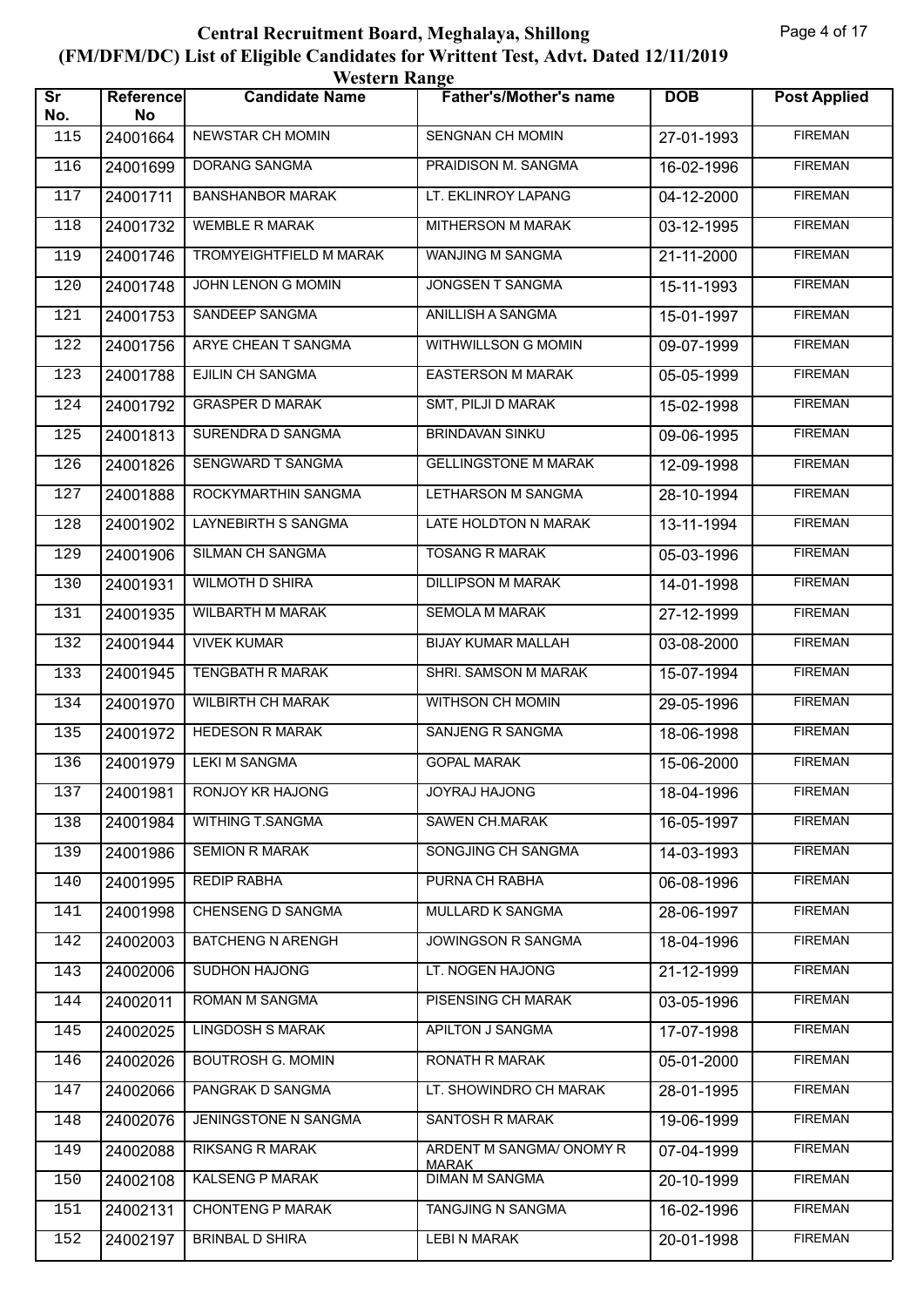| <b>Western Range</b>          |                        |                           |                               |            |                     |  |  |
|-------------------------------|------------------------|---------------------------|-------------------------------|------------|---------------------|--|--|
| $\overline{\text{Sr}}$<br>No. | <b>Reference</b><br>No | <b>Candidate Name</b>     | <b>Father's/Mother's name</b> | <b>DOB</b> | <b>Post Applied</b> |  |  |
| 153                           | 24002210               | PORASH G MOMIN            | ABLINE K SANGMA               | 12-10-1993 | <b>FIREMAN</b>      |  |  |
| 154                           | 24002237               | <b>RAKNANG B SANGMA</b>   | <b>EVARSON G MOMIN</b>        | 27-04-1996 | <b>FIREMAN</b>      |  |  |
| 155                           | 24002297               | TRIBATHING G. MOMIN       | MENTINAT N. ARENGH            | 23-06-1994 | <b>FIREMAN</b>      |  |  |
| 156                           | 24002303               | <b>INDASH D SANGMA</b>    | <b>GUNI SANGMA</b>            | 18-02-2000 | <b>FIREMAN</b>      |  |  |
| 157                           | 24002331               | ARPHIN M SANGMA           | <b>JONASH MARAK</b>           | 10-10-1997 | <b>FIREMAN</b>      |  |  |
| 158                           | 24002344               | AKRAM WASHING K MARAK     | WITHINA K MARAK               | 30-08-1996 | <b>FIREMAN</b>      |  |  |
| 159                           | 24002363               | <b>SENGTIK MOMIN</b>      | SHRI BRENALSON ARENGH         | 19-09-1997 | <b>FIREMAN</b>      |  |  |
| 160                           | 24002370               | UTTISOR N MARAK           | <b>EMERSON M SANGMA</b>       | 11-08-1997 | <b>FIREMAN</b>      |  |  |
| 161                           | 24002398               | PANGKIM CH MARAK          | <b>KEWINSTONE M SANGMA</b>    | 02-06-1997 | <b>FIREMAN</b>      |  |  |
| 162                           | 24002412               | RONGSIL M SANGMA          | ELBISON CH SANGMA             | 06-03-1997 | <b>FIREMAN</b>      |  |  |
| 163                           | 24002414               | MITHU A SANGMA            | <b>MONUSH MARAK</b>           | 14-01-1999 | <b>FIREMAN</b>      |  |  |
| 164                           | 24002427               | DALIMBIRTH D SANGMA       | <b>ARWINSON D MOMIN</b>       | 08-03-1996 | <b>FIREMAN</b>      |  |  |
| 165                           | 24002430               | JENSUWELL D SANGMA        | <b>RUSHMEL MARAK</b>          | 12-11-1998 | <b>FIREMAN</b>      |  |  |
| 166                           | 24002434               | <b>RESAV KOCH</b>         | <b>BIJAY KOCH</b>             | 09-03-1997 | <b>FIREMAN</b>      |  |  |
| 167                           | 24002508               | SENGJRANG T SANGMA        | ROSONSING A SANGMA            | 06-11-1999 | <b>FIREMAN</b>      |  |  |
| 168                           | 24002563               | SENGNAM CH SANGMA         | <b>HELKUL G MOMIN</b>         | 03-01-1996 | <b>FIREMAN</b>      |  |  |
| 169                           | 24002577               | <b>SUBIT KR RABHA</b>     | <b>TITISON RABHA</b>          | 13-03-1994 | <b>FIREMAN</b>      |  |  |
| 170                           | 24002587               | CHUANGCHONG MOMIN         | <b>GRENDETHSON MOMIN</b>      | 03-09-1999 | <b>FIREMAN</b>      |  |  |
| 171                           | 24002591               | <b>BECKIUSH MOMIN</b>     | <b>RUPBING ARENGH</b>         | 10-01-1999 | <b>FIREMAN</b>      |  |  |
| 172                           | 24002671               | <b>DIPBONS N MARAK</b>    | PERILLA MARAK                 | 23-04-1996 | <b>FIREMAN</b>      |  |  |
| 173                           | 24002704               | <b>SENGSENG T SANGMA</b>  | PILLO CH MOMIN                | 01-08-1996 | <b>FIREMAN</b>      |  |  |
| 174                           | 24002715               | <b>DEEPAK KOCH</b>        | LATE. NILKANTA KOCH           | 01-07-1998 | <b>FIREMAN</b>      |  |  |
| 175                           | 24002723               | <b>DEKIES MOMIN</b>       | GILTHONSING D SANGMA          | 26-07-1995 | <b>FIREMAN</b>      |  |  |
| 176                           | 24002739               | SANGRACE M SANGMA         | <b>NALGIN M MARAK</b>         | 08-01-1999 | <b>FIREMAN</b>      |  |  |
| 177                           | 24002743               | <b>SATTON M MARAK</b>     | <b>NOGEN M SANGMA</b>         | 12-12-1996 | <b>FIREMAN</b>      |  |  |
| 178                           | 24002746               | <b>JESSE M MARAK</b>      | <b>BIMOLLA M. MARAK</b>       | 21-08-1998 | <b>FIREMAN</b>      |  |  |
| 179                           | 24002753               | NITCHAND T SANGMA         | <b>JUGAL A SANGMA</b>         | 12-09-1997 | <b>FIREMAN</b>      |  |  |
| 180                           | 24002765               | PANJENG G SANGMA          | NATJENG B MARAK               | 22-11-1997 | <b>FIREMAN</b>      |  |  |
| 181                           | 24002783               | <b>DRIONY MARAK</b>       | <b>GOSEN M SANGMA</b>         | 10-09-1996 | <b>FIREMAN</b>      |  |  |
| 182                           | 24002819               | <b>KAMAN SANGMA</b>       | <b>THOMASH G MOMIN</b>        | 06-04-1994 | <b>FIREMAN</b>      |  |  |
| 183                           | 24002882               | JAKSENG T SANGMA          | <b>TIALSON M MARAK</b>        | 26-04-1999 | <b>FIREMAN</b>      |  |  |
| 184                           | 24002924               | PANTERA A.SANGMA          | SUJINDRO D.SHIRA              | 25-04-1995 | <b>FIREMAN</b>      |  |  |
| 185                           | 24002953               | <b>GRIKJAN D SHIRA</b>    | SHRI EMONSING M SANGMA        | 13-06-1996 | <b>FIREMAN</b>      |  |  |
| 186                           | 24002989               | PREDICKSON CH MARAK       | POLNIN T SANGMA               | 21-01-2000 | <b>FIREMAN</b>      |  |  |
| 187                           | 24003045               | <b>CILACY W SANGMA</b>    | <b>MINATHSON R MARAK</b>      | 20-09-1993 | <b>FIREMAN</b>      |  |  |
| 188                           | 24003062               | <b>WILLINGSON R MARAK</b> | LATE ANAND SANGMA             | 22-08-1995 | <b>FIREMAN</b>      |  |  |
| 189                           | 24003121               | <b>MODON DAS</b>          | SUBOD DAS                     | 02-05-1999 | <b>FIREMAN</b>      |  |  |
| 190                           | 24003141               | CHESRANG R MARAK          | <b>BREMILSON CH SANGMA</b>    | 24-11-1998 | <b>FIREMAN</b>      |  |  |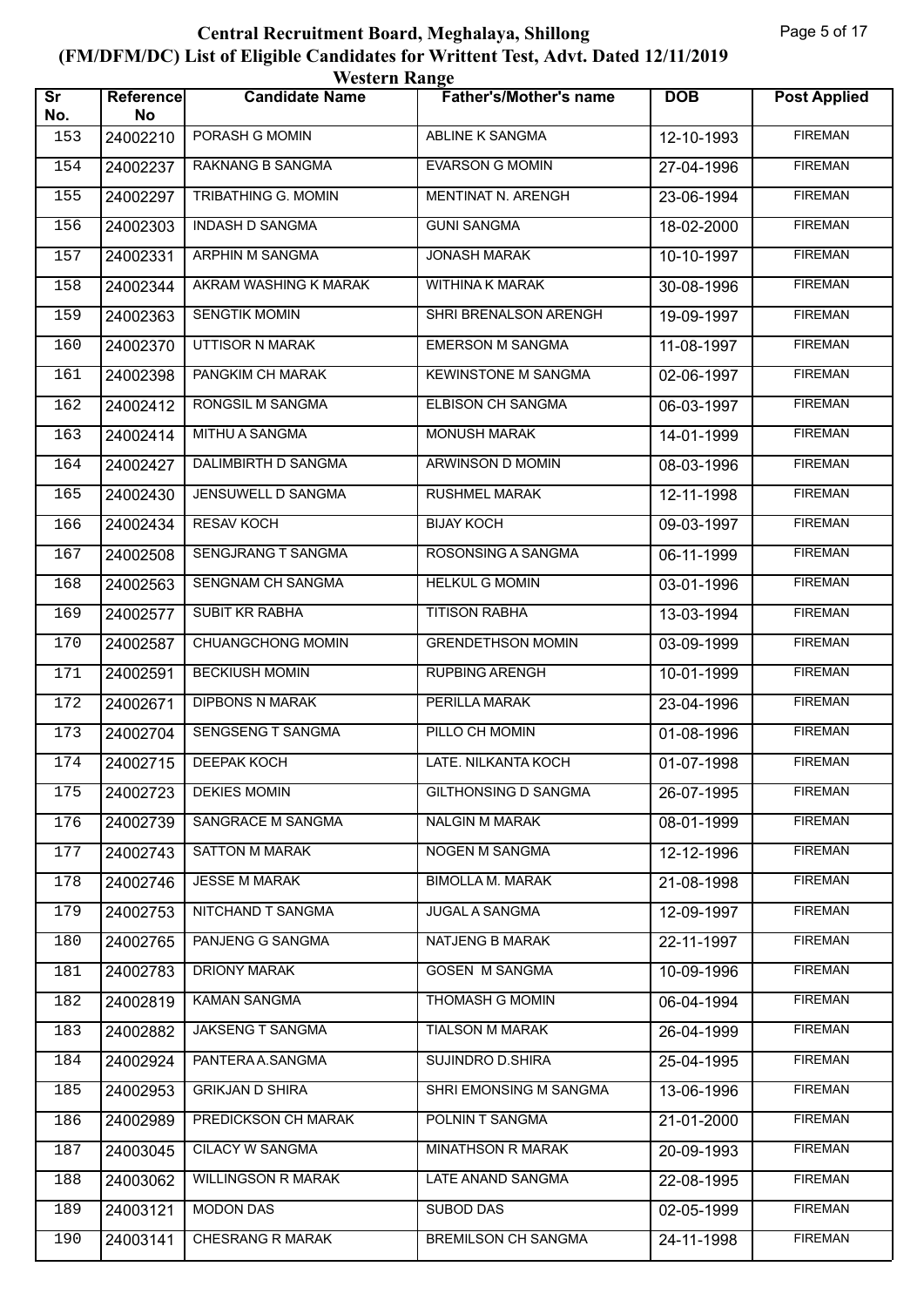| <b>Western Range</b>          |                        |                             |                               |            |                     |  |  |
|-------------------------------|------------------------|-----------------------------|-------------------------------|------------|---------------------|--|--|
| $\overline{\text{sr}}$<br>No. | <b>Reference</b><br>No | <b>Candidate Name</b>       | <b>Father's/Mother's name</b> | <b>DOB</b> | <b>Post Applied</b> |  |  |
| 191                           | 24003159               | ELDIASH CH. MOMIN           | LATE.WINDERSON M. SANGMA      | 24-06-1999 | <b>FIREMAN</b>      |  |  |
| 192                           | 24003171               | <b>DEMITRIUS SANGMA</b>     | <b>LATE KIHIR SANGMA</b>      | 09-07-1995 | <b>FIREMAN</b>      |  |  |
| 193                           | 24003205               | <b>SAJON SAH</b>            | <b>GOYA SAH</b>               | 08-05-2000 | <b>FIREMAN</b>      |  |  |
| 194                           | 24003275               | <b>NASRANG B MARAK</b>      | <b>IRINGTON D MARAK</b>       | 13-09-1999 | <b>FIREMAN</b>      |  |  |
| 195                           | 24003304               | SENGRIM CH MARAK            | RINGGAN A SANGMA              | 18-11-2000 | <b>FIREMAN</b>      |  |  |
| 196                           | 24003314               | RINGRANG T SANGMA           | <b>GATJENSON CH MARAK</b>     | 08-03-1997 | <b>FIREMAN</b>      |  |  |
| 197                           | 24003319               | <b>LEANG SANGMA</b>         | <b>JORNASH CH MARAK</b>       | 08-08-1997 | <b>FIREMAN</b>      |  |  |
| 198                           | 24003329               | NAMSRANG N SANGMA           | LT.CLORINE MARAK              | 24-09-1998 | <b>FIREMAN</b>      |  |  |
| 199                           | 24003347               | CHENGKAN T SANGMA           | ROMENDRO A SANGMA             | 10-02-2000 | <b>FIREMAN</b>      |  |  |
| 200                           | 24003355               | <b>WIND CH MARAK</b>        | <b>WALLEN T SANGMA</b>        | 30-06-1996 | <b>FIREMAN</b>      |  |  |
| 201                           | 24003366               | <b>SHELWIN M MARAK</b>      | PEDALSON T SANGMA             | 02-07-1997 | <b>FIREMAN</b>      |  |  |
| 202                           | 24003430               | MICHAEL D SANGMA            | <b>RIMJENG R MARAK</b>        | 02-03-1998 | <b>FIREMAN</b>      |  |  |
| 203                           | 24003450               | RITCHICORRIER CH SANGMA     | <b>GRETING R MARAK</b>        | 25-02-1994 | <b>FIREMAN</b>      |  |  |
| 204                           | 24003453               | TONEY BIRINCHI CH SANGMA    | MONJING G MOMIN               | 08-03-1993 | <b>FIREMAN</b>      |  |  |
| 205                           | 24003463               | <b>TENGKAI SANGMA</b>       | CHAVAN N ARENGH               | 25-03-1998 | <b>FIREMAN</b>      |  |  |
| 206                           | 24003470               | <b>HALWITH R. MARAK</b>     | <b>RATNENG SANGMA</b>         | 16-04-1995 | <b>FIREMAN</b>      |  |  |
| 207                           | 24003476               | <b>ODOBIAS B MARAK</b>      | LATE RAJENDRA T SANGMA        | 17-10-1995 | <b>FIREMAN</b>      |  |  |
| 208                           | 24003480               | <b>GENAROSE CH MARAK</b>    | AGAL D SANGMA                 | 25-03-1999 | <b>FIREMAN</b>      |  |  |
| 209                           | 24003499               | <b>AMRIT RABHA</b>          | <b>DASARATH RABHA</b>         | 29-10-1998 | <b>FIREMAN</b>      |  |  |
| 210                           | 24003551               | <b>HERCULIAN CH. MARAK</b>  | LT. ONIL T. SANGMA            | 10-06-1994 | <b>FIREMAN</b>      |  |  |
| 211                           | 24003562               | TENGRAK CH. MARAK           | <b>REGNATH N. MARAK</b>       | 01-01-1996 | <b>FIREMAN</b>      |  |  |
| 212                           | 24003567               | BERNARD M. MARAK            | SHRI. SIRIL R. MARAK          | 28-01-1998 | <b>FIREMAN</b>      |  |  |
| 213                           | 24003582               | <b>SENGGAN K SANGMA</b>     | <b>LAITHINGSON M MOMIN</b>    | 04-03-1995 | <b>FIREMAN</b>      |  |  |
| 214                           | 24003614               | <b>GRONITH D SHIRA</b>      | LT. BHIM S MARAK              | 01-03-1994 | <b>FIREMAN</b>      |  |  |
| 215                           | 24003626               | <b>RAPSAN R MARAK</b>       | REJINGTONE R. SANGMA          | 14-03-1997 | <b>FIREMAN</b>      |  |  |
| 216                           | 24003671               | NIKSRANG SANGMA             | SUKENDRO CH MARAK             | 18-06-1994 | <b>FIREMAN</b>      |  |  |
| 217                           | 24003676               | MASTANA M. SANGMA           | <b>CLEVER G. MOMIN</b>        | 25-01-1997 | <b>FIREMAN</b>      |  |  |
| 218                           | 24003714               | RAJAT SAHA                  | LT. MANIK SAHA                | 01-03-1998 | <b>FIREMAN</b>      |  |  |
| 219                           | 24003773               | ALGARIAN G SANGMA           | <b>ANGRACE CH MARAK</b>       | 26-11-1995 | <b>FIREMAN</b>      |  |  |
| 220                           | 24003822               | DALSAN.R.MARAK RECHIL MARAK | MUKERJI.D.MARAK               | 27-08-1993 | <b>FIREMAN</b>      |  |  |
| 221                           | 24003824               | <b>MENJAR CH SANGMA</b>     | <b>BALMITHSON G. MOMIN</b>    | 05-02-1994 | <b>FIREMAN</b>      |  |  |
| 222                           | 24003833               | RIKRIK B. MOMIN             | LT. NIMITH R. SANGMA          | 07-04-1996 | <b>FIREMAN</b>      |  |  |
| 223                           | 24003834               | TENGSRANG R. MARAK          | <b>BABULU A. SANGMA</b>       | 15-04-1994 | <b>FIREMAN</b>      |  |  |
| 224                           | 24003847               | <b>JUDHA B MARAK</b>        | DONOTH A SANGMA               | 16-10-1996 | <b>FIREMAN</b>      |  |  |
| 225                           | 24003856               | <b>BRETHIAN SANGMA</b>      | <b>BONASH CH. MARAK</b>       | 10-12-1995 | <b>FIREMAN</b>      |  |  |
| 226                           | 24003867               | <b>DINGCHIRIK D SANGMA</b>  | <b>KRETINATH G MOMIN</b>      | 05-01-2000 | <b>FIREMAN</b>      |  |  |
| 227                           | 24003873               | RICKRAKBARTHER MOMIN        | <b>LIMICKSON SANGMA</b>       | 09-03-1993 | <b>FIREMAN</b>      |  |  |
| 228                           | 24003874               | JAIPIL N SANGMA             | <b>BASENDRO G MOMIN</b>       | 28-11-1994 | <b>FIREMAN</b>      |  |  |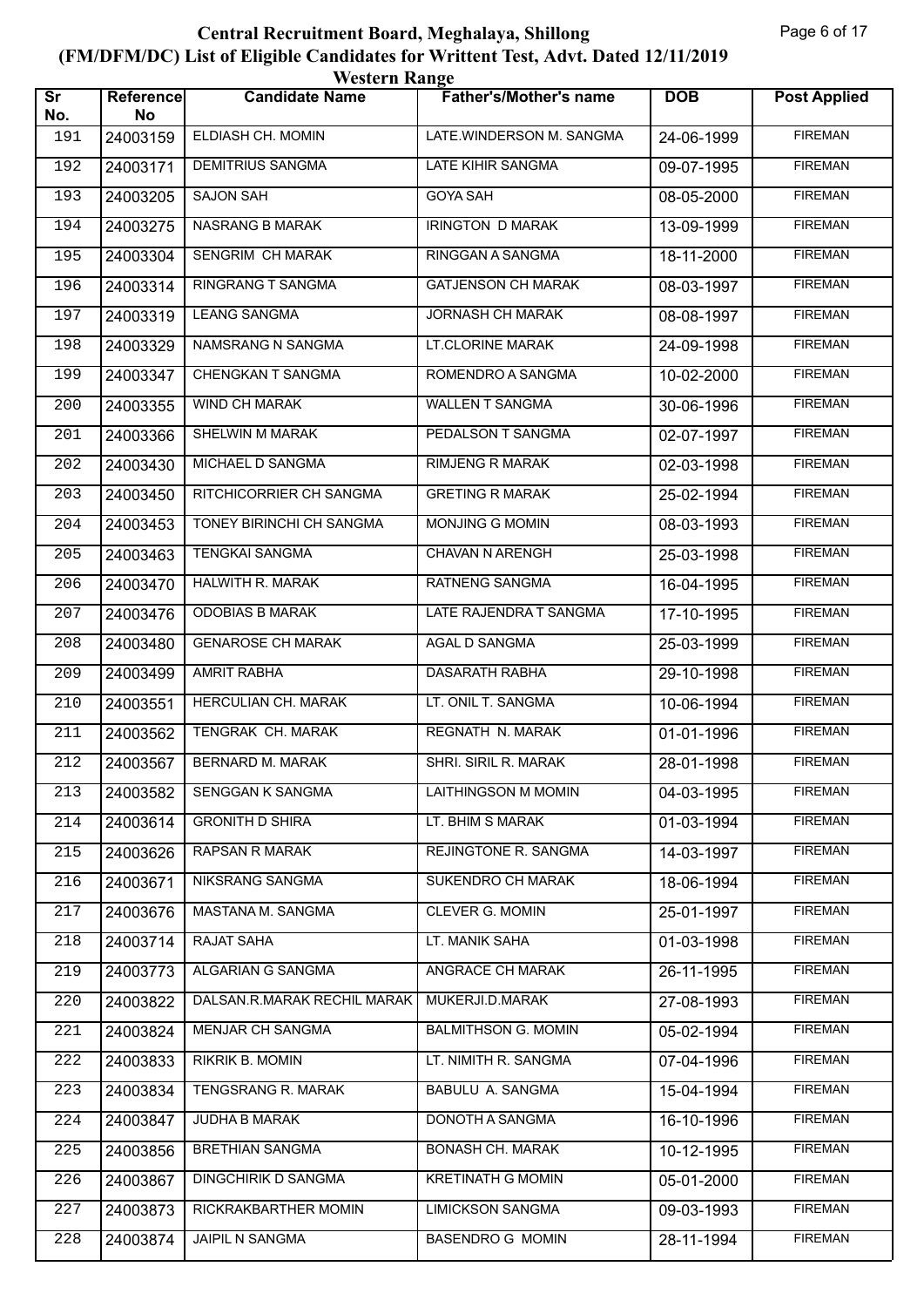| <b>Western Range</b>          |                        |                            |                                       |                          |                     |  |  |
|-------------------------------|------------------------|----------------------------|---------------------------------------|--------------------------|---------------------|--|--|
| $\overline{\text{sr}}$<br>No. | <b>Reference</b><br>No | <b>Candidate Name</b>      | <b>Father's/Mother's name</b>         | <b>DOB</b>               | <b>Post Applied</b> |  |  |
| 229                           | 24003903               | RIKKAM D SANGMA            | <b>DICKY B SANGMA</b>                 | 19-04-1996               | <b>FIREMAN</b>      |  |  |
| 230                           | 24003931               | JOSBIN T SANGMA            | <b>JARAM CH MOMIN</b>                 | 18-05-1994               | <b>FIREMAN</b>      |  |  |
| 231                           | 24003975               | PIJUSH R MARAK             | PARMESH D SANGMA                      | 28-09-1995               | <b>FIREMAN</b>      |  |  |
| 232                           | 24003980               | RAKSRANG RONGGRIK K SANGMA | <b>RIMJING R MARAK</b>                | 20-01-1998               | <b>FIREMAN</b>      |  |  |
| 233                           | 24003983               | <b>BARMAN T SANGMA</b>     | <b>THELA SANGMA</b>                   | 02-04-2000               | <b>FIREMAN</b>      |  |  |
| 234                           | 24004004               | <b>SENGRAK B MARAK</b>     | ONEN T SANGMA                         | 21-11-1998               | <b>FIREMAN</b>      |  |  |
| 235                           | 24004028               | <b>BISWAJITH A SANGMA</b>  | <b>DINAN A SANGMA</b>                 | 23-09-1996               | <b>FIREMAN</b>      |  |  |
| 236                           | 24004057               | <b>CHESIM MARAK</b>        | <b>TROWING SANGMA</b>                 | 12-09-1999               | <b>FIREMAN</b>      |  |  |
| 237                           | 24004063               | <b>LETHISON M. MARAK</b>   | <b>WITHSON D SANGMA</b>               | 26-07-1994               | <b>FIREMAN</b>      |  |  |
| 238                           | 24004079               | JAKRIMRA ARENG             | RICKYWALES MOMIN                      | 12-10-2000               | <b>FIREMAN</b>      |  |  |
| 239                           | 24004095               | <b>SILGRAK CH MARAK</b>    | <b>REGNATH N MARAK</b>                | 05-08-1999               | <b>FIREMAN</b>      |  |  |
| 240                           | 24004100               | <b>ISACCAR D MARAK</b>     | ABARSON M SANGMA                      | 09-10-1997               | <b>FIREMAN</b>      |  |  |
| 241                           | 24004129               | PREJUSH R MARAK            | <b>KROTHONSING R SANGMA</b>           | 08-04-1998               | <b>FIREMAN</b>      |  |  |
| 242                           | 24004133               | MOUNTETHEND G MOMIN        | <b>CHANGAN B MARAK</b>                | 16-05-1994               | <b>FIREMAN</b>      |  |  |
| 243                           | 24004147               | <b>JENIBIUS CH MOMIN</b>   | CHELLEN CH SANGMA                     | $\overline{0}$ 1-05-1995 | <b>FIREMAN</b>      |  |  |
| 244                           | 24004172               | NEWBIRTH M MARAK           | <b>OCHETSON M SANGMA</b>              | 07-12-1995               | <b>FIREMAN</b>      |  |  |
| 245                           | 24004199               | RAJESH HAJONG              | <b>BASUDEV HAJONG</b>                 | 15-07-1999               | <b>FIREMAN</b>      |  |  |
| 246                           | 24004225               | JAMBO K MARAK              | <b>BARTHIMORE K SANGMA</b>            | 22-03-1993               | <b>FIREMAN</b>      |  |  |
| 247                           | 24004233               | RIKSENG SANGMA             | LOTHORAM MARAK                        | 17-05-1995               | <b>FIREMAN</b>      |  |  |
| 248                           | 24004295               | <b>SIBASH R. MARAK</b>     | <b>ISON S. SANGMA</b>                 | 15-04-2000               | <b>FIREMAN</b>      |  |  |
| 249                           | 24004300               | <b>DIKSENG SANGMA</b>      | MITHERSON T SANGMA                    | 27-11-1996               | <b>FIREMAN</b>      |  |  |
| 250                           | 24004306               | <b>HOMAR CH MARAK</b>      | MISING D SANGMA                       | 03-02-1996               | <b>FIREMAN</b>      |  |  |
| 251                           | 24004317               | <b>EPCHON SANGMA</b>       | KETI R. MARAK                         | 05-07-1997               | <b>FIREMAN</b>      |  |  |
| 252                           | 24004328               | NIKSENG R MARAK            | RAKJENG SANGMA                        | 16-10-1994               | <b>FIREMAN</b>      |  |  |
| 253                           | 24004330               | <b>JINJIBELT D. SANGMA</b> | <b>ANTHON R. MARAK</b>                | 15-02-1995               | <b>FIREMAN</b>      |  |  |
| 254                           | 24004351               | PETHER ARENGH              | SANSENG D SANGMA                      | 09-05-1999               | <b>FIREMAN</b>      |  |  |
| 255                           | 24004361               | BESTERFIELD D. SANGMA      | <b>JAKKILLIN D. MARAK</b>             | 10-06-1995               | <b>FIREMAN</b>      |  |  |
| 256                           | 24004363               | CHIANGKU B SANGMA          | JENIUSH R MARAK                       | 03-04-1996               | <b>FIREMAN</b>      |  |  |
| 257                           | 24004405               | SOMJUBIRTH MOMIN           | CLEVERSON N SANGMA                    | 23-04-1994               | <b>FIREMAN</b>      |  |  |
| 258                           | 24004435               | <b>TECHANG N. SANGMA</b>   | <b>LIPSON CH. MOMIN</b>               | 11-11-1999               | <b>FIREMAN</b>      |  |  |
| 259                           | 24004494               | THARTSENG T. SANGMA        | JANGGARAM B. MARAK                    | 15-03-1995               | <b>FIREMAN</b>      |  |  |
| 260                           | 24004503               | KILJRANG D.SHIRA           | MEATLESS N.MARAK / BEBITHA<br>D.SHIRA | 14-03-1997               | <b>FIREMAN</b>      |  |  |
| 261                           | 24004528               | <b>GRIKSENG MARAK</b>      | MIDI CH MARAK                         | 09-11-1998               | <b>FIREMAN</b>      |  |  |
| 262                           | 24004534               | <b>CARLUS SANGMA</b>       | <b>ROBIN SANGMA</b>                   | 15-03-1999               | <b>FIREMAN</b>      |  |  |
| 263                           | 24004537               | <b>PRANAB HAJONG</b>       | SUKROMOHAN HAJONG                     | 13-02-1998               | <b>FIREMAN</b>      |  |  |
| 264                           | 24004547               | <b>TUWEST MARAK</b>        | <b>DEBAS SANGMA</b>                   | 19-12-1995               | <b>FIREMAN</b>      |  |  |
| 265                           | 24004582               | SALAKIM CH SANGMA          | <b>SUJIT CH MARAK</b>                 | 22-10-1994               | <b>FIREMAN</b>      |  |  |
| 266                           | 24004597               | <b>LECTUSH SANGMA</b>      | <b>BIGEN MARAK</b>                    | 12-08-1996               | <b>FIREMAN</b>      |  |  |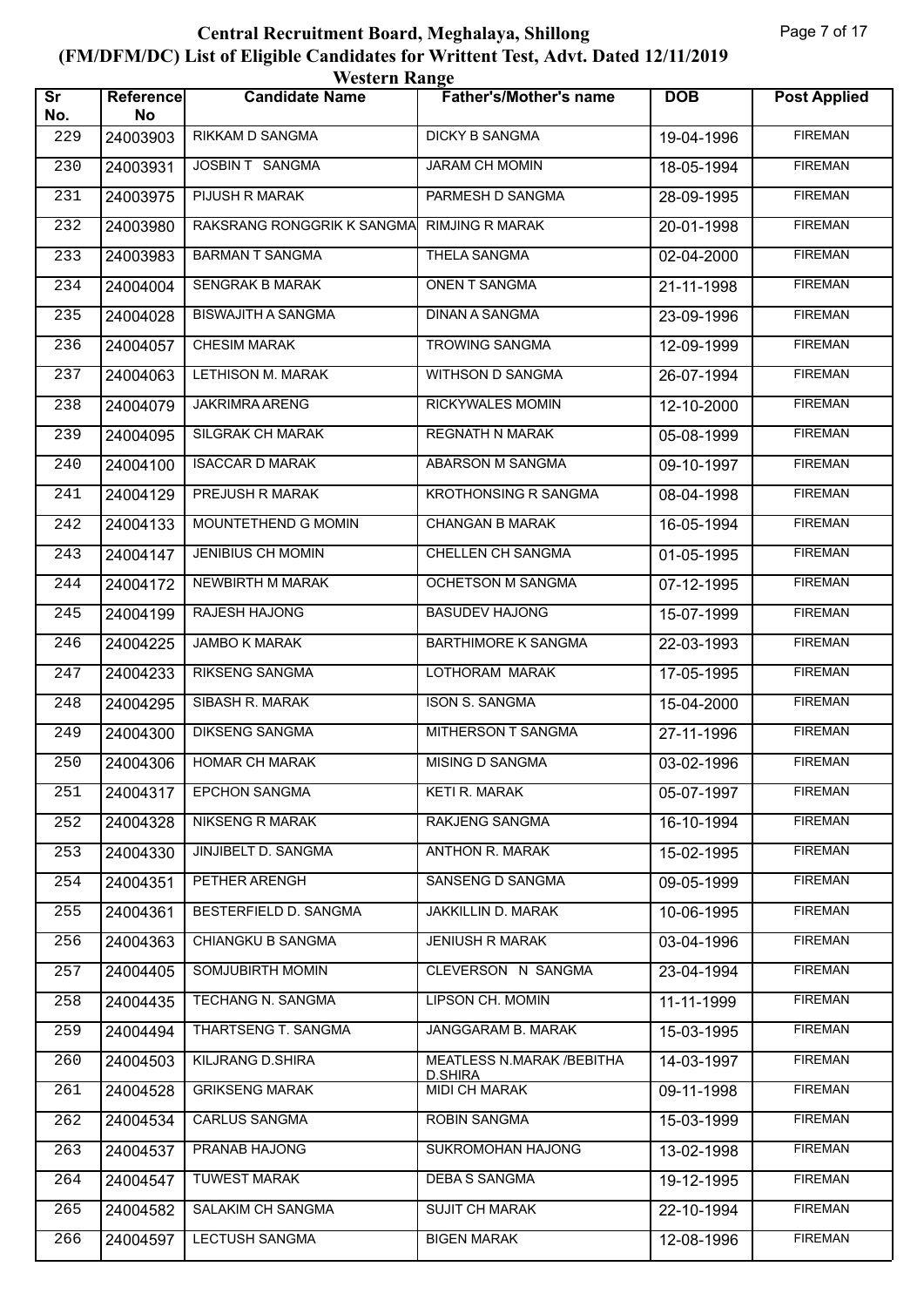| <b>Western Range</b>          |                        |                              |                               |            |                     |  |  |
|-------------------------------|------------------------|------------------------------|-------------------------------|------------|---------------------|--|--|
| $\overline{\text{Sr}}$<br>No. | <b>Reference</b><br>No | <b>Candidate Name</b>        | <b>Father's/Mother's name</b> | <b>DOB</b> | <b>Post Applied</b> |  |  |
| 267                           | 24004612               | <b>DIMRAK B MARAK</b>        | <b>GRACEWELL T SANGMA</b>     | 28-11-1996 | <b>FIREMAN</b>      |  |  |
| 268                           | 24004650               | <b>SENGMITH S MARAK</b>      | <b>GITAL R SANGMA</b>         | 21-02-2000 | <b>FIREMAN</b>      |  |  |
| 269                           | 24004667               | <b>WILSANG S SANGMA</b>      | SENGGAN D MARAK               | 07-03-1998 | <b>FIREMAN</b>      |  |  |
| 270                           | 24004675               | <b>SENGCHUANG R MARAK</b>    | <b>BATHMILLA R MARAK</b>      | 19-08-1998 | <b>FIREMAN</b>      |  |  |
| 271                           | 24004734               | ROMIO R. MARAK               | <b>IUCLIDE N. SANGMA</b>      | 28-03-1999 | <b>FIREMAN</b>      |  |  |
| 272                           | 24004736               | SENGJRANG SANGMA             | <b>SIKENDRO CH MARAK</b>      | 30-10-1996 | <b>FIREMAN</b>      |  |  |
| 273                           | 24004750               | <b>HEIRDIKKI G MOMIN</b>     | <b>OMILLINE S SANGMA</b>      | 05-03-1998 | <b>FIREMAN</b>      |  |  |
| 274                           | 24004765               | KARMINGSTONE N MARAK         | SURENDRO M SANGMA             | 09-02-1995 | <b>FIREMAN</b>      |  |  |
| 275                           | 24004778               | <b>TANGSENG T SANGMA</b>     | WATJAK T SANGMA               | 31-03-1993 | <b>FIREMAN</b>      |  |  |
| 276                           | 24004789               | SILLIAN CH. MOMIN            | <b>BARTHALINE R MARAK</b>     | 06-04-1996 | <b>FIREMAN</b>      |  |  |
| 277                           | 24004793               | TONY THINKER D SANGMA        | <b>ARTISH CH MARAK</b>        | 20-03-1994 | <b>FIREMAN</b>      |  |  |
| 278                           | 24004854               | <b>NEWSEBIUSH R MARAK</b>    | PRANKUMAR S SANGMA            | 28-05-1998 | <b>FIREMAN</b>      |  |  |
| 279                           | 24004890               | <b>SIMGRAK M MARAK</b>       | KALLEFARE MARAK               | 08-07-1995 | <b>FIREMAN</b>      |  |  |
| 280                           | 24004897               | <b>TOGAN CH. MARAK</b>       | SHAMAREEN A MARAK             | 10-09-1998 | <b>FIREMAN</b>      |  |  |
| 281                           | 24004908               | DALCHENG SANGMA              | PROSNOW D. MARAK              | 10-03-1994 | <b>FIREMAN</b>      |  |  |
| 282                           | 24004917               | <b>KREMINGSTON A. SANGMA</b> | <b>CHANGJEN B MARAK</b>       | 19-03-1993 | <b>FIREMAN</b>      |  |  |
| 283                           | 24004953               | <b>DHONOSH RABHA</b>         | LT URDHO RABHA                | 16-02-1997 | <b>FIREMAN</b>      |  |  |
| 284                           | 24005018               | <b>BABLU HAJONG</b>          | <b>GADILA HAJONG</b>          | 18-05-1997 | <b>FIREMAN</b>      |  |  |
| 285                           | 24005022               | <b>LOCKING S MARAK</b>       | <b>CARBEN G MOMIN</b>         | 27-05-1994 | <b>FIREMAN</b>      |  |  |
| 286                           | 24005040               | <b>AKKRA B MARAK</b>         | <b>GREENBIRTH T SANGMA</b>    | 14-11-1995 | <b>FIREMAN</b>      |  |  |
| 287                           | 24005044               | <b>TRYBIRTH B MARAK</b>      | <b>BENBEN A SANGMA</b>        | 21-12-1998 | <b>FIREMAN</b>      |  |  |
| 288                           | 24005049               | <b>MANSRANG M MARAK</b>      | NANGBAN G SANGMA              | 14-11-1998 | <b>FIREMAN</b>      |  |  |
| 289                           | 24005084               | <b>KRISTAR R. MARAK</b>      | PREMSON M. SANGMA             | 25-11-1998 | <b>FIREMAN</b>      |  |  |
| 290                           | 24005094               | SENGBATH CH MARAK            | <b>KOLDENSON G MOMIN</b>      | 22-04-1993 | <b>FIREMAN</b>      |  |  |
| 291                           | 24005132               | <b>CHECHIANG SANGMA</b>      | <b>CROSSFIELD B MARAK</b>     | 07-05-2000 | <b>FIREMAN</b>      |  |  |
| 292                           | 24005133               | RANA M. MARAK                | SONDIP T. SANGMA              | 09-11-1995 | <b>FIREMAN</b>      |  |  |
| 293                           | 24005152               | WALCHUKAN A SANGMA           | ABUTCHAND M MARAK             | 14-10-1998 | <b>FIREMAN</b>      |  |  |
| 294                           | 24005177               | SALGRING A SANGMA            | <b>GUAT B MARAK</b>           | 28-09-1996 | <b>FIREMAN</b>      |  |  |
| 295                           | 24005200               | <b>NIKJRANG G MOMIN</b>      | <b>KHOKAN R MARAK</b>         | 15-10-2000 | <b>FIREMAN</b>      |  |  |
| 296                           | 24005338               | <b>BENINGSTAR K MARAK</b>    | <b>JEDISON SANGMA</b>         | 01-02-1995 | <b>FIREMAN</b>      |  |  |
| 297                           | 24005431               | NAMRAK SANGMA                | RIKSENG A SANGMA              | 19-12-1999 | <b>FIREMAN</b>      |  |  |
| 298                           | 24005462               | CHINGSRANG MOMIN             | NOMITHA G MOMIN               | 30-01-1999 | <b>FIREMAN</b>      |  |  |
| 299                           | 24005475               | <b>LUTAN SANGMA</b>          | MANLIUSH G MOMIN              | 07-09-1995 | <b>FIREMAN</b>      |  |  |
| 300                           | 24005502               | <b>SENGMAN MARAK</b>         | <b>GREETHING MOMIN</b>        | 21-01-1999 | <b>FIREMAN</b>      |  |  |
| 301                           | 24005546               | <b>GRIKNANG D SANGMA</b>     | SOTTEN G MARAK                | 12-11-1995 | <b>FIREMAN</b>      |  |  |
| 302                           | 24005583               | <b>TENGSIM MOMIN</b>         | <b>BAILETH D SANGMA</b>       | 14-11-1996 | <b>FIREMAN</b>      |  |  |
| 303                           | 24005593               | RIKSENG SANGMA               | PARRY N ARENGH                | 28-11-1993 | <b>FIREMAN</b>      |  |  |
| 304                           | 24005596               | SENGSRANG A SANGMA           | NONJILISH A SANGMA            | 09-05-1999 | <b>FIREMAN</b>      |  |  |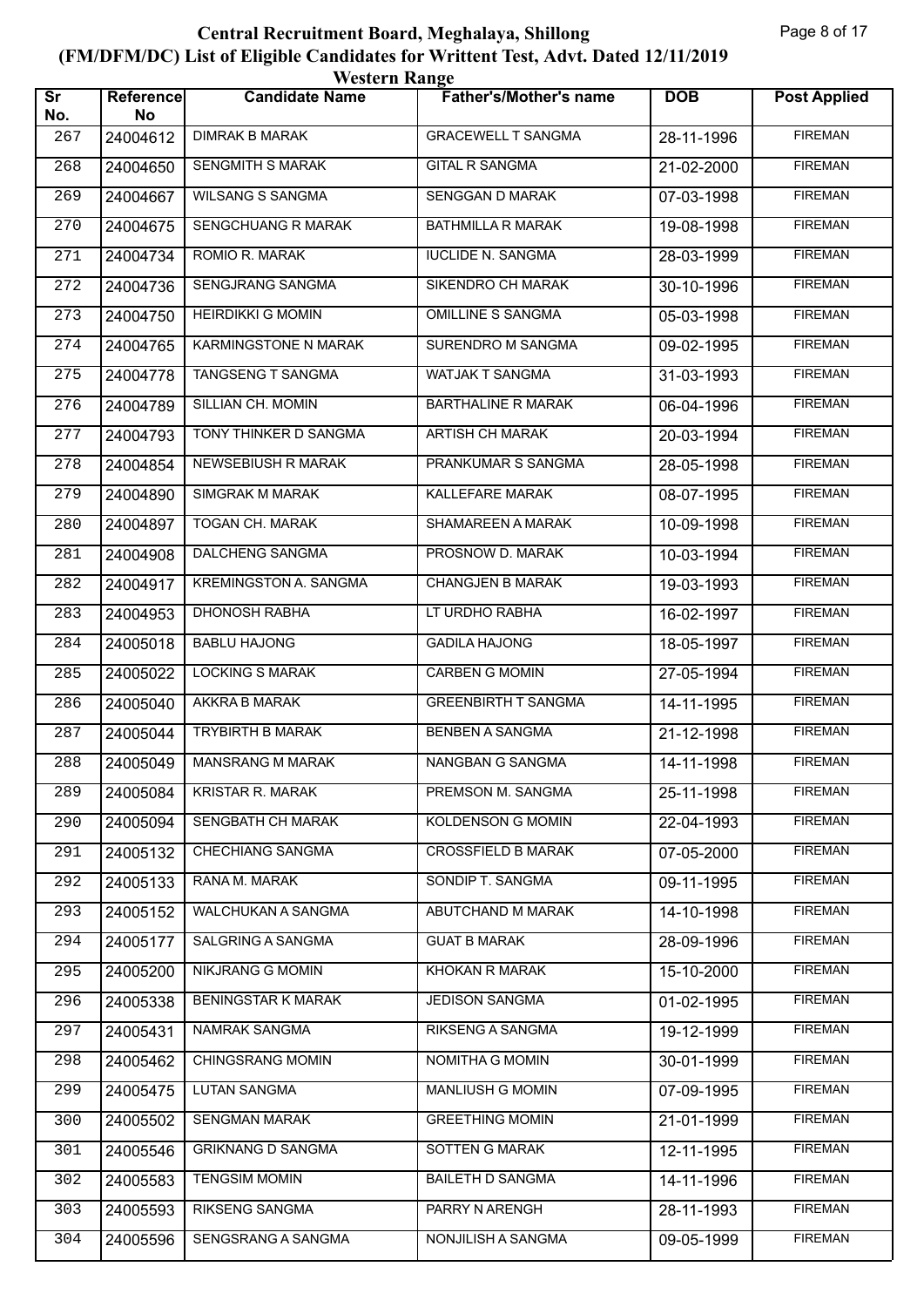| <b>Western Range</b>          |                        |                                |                               |            |                     |  |  |
|-------------------------------|------------------------|--------------------------------|-------------------------------|------------|---------------------|--|--|
| $\overline{\text{Sr}}$<br>No. | <b>Reference</b><br>No | <b>Candidate Name</b>          | <b>Father's/Mother's name</b> | <b>DOB</b> | <b>Post Applied</b> |  |  |
| 305                           | 24005608               | <b>BRUJIT RABHA</b>            | <b>GANESH RABHA</b>           | 12-02-1998 | <b>FIREMAN</b>      |  |  |
| 306                           | 24005623               | <b>SILCHANG MOMIN</b>          | <b>SENALSTONE MOMIN</b>       | 21-02-1997 | <b>FIREMAN</b>      |  |  |
| 307                           | 24005625               | <b>SURAJ PRASAD</b>            | <b>UMA PRASAD</b>             | 28-12-1999 | <b>FIREMAN</b>      |  |  |
| 308                           | 24005627               | <b>KARAN HAJONG</b>            | <b>MATHURA HAJONG</b>         | 02-02-1996 | <b>FIREMAN</b>      |  |  |
| 309                           | 24005672               | <b>TOBIASH N MARAK</b>         | <b>WILSON SANGMA</b>          | 21-03-1999 | <b>FIREMAN</b>      |  |  |
| 310                           | 24005691               | PANCHIANG B MARAK              | PHILDASH CH MARAK             | 07-10-1998 | <b>FIREMAN</b>      |  |  |
| 311                           | 24005711               | <b>DELLINGTON R. MARAK</b>     | <b>SANKAR G. MOMIN</b>        | 06-10-2000 | <b>FIREMAN</b>      |  |  |
| 312                           | 24005741               | <b>GONIRAK G MOMIN</b>         | <b>HELWINSON R SANGMA</b>     | 07-11-1995 | <b>FIREMAN</b>      |  |  |
| 313                           | 24005752               | <b>TERANG SANGMA</b>           | <b>ELGIN G. MOMIN</b>         | 05-06-1995 | <b>FIREMAN</b>      |  |  |
| 314                           | 24005756               | PILBIRTH MARAK                 | <b>OCHETSON M SANGMA</b>      | 20-06-2000 | <b>FIREMAN</b>      |  |  |
| 315                           | 24005763               | PROSHONO HAJONG                | <b>SHRIDHOR HAJONG</b>        | 20-06-1994 | <b>FIREMAN</b>      |  |  |
| 316                           | 24005768               | <b>DURJODHON RABHA</b>         | <b>KOMAL RABHA</b>            | 19-04-1994 | <b>FIREMAN</b>      |  |  |
| 317                           | 24005781               | RIKBAN D SANGMA                | <b>LEMITHSON CH MARAK</b>     | 25-05-1995 | <b>FIREMAN</b>      |  |  |
| 318                           | 24005794               | <b>LIMBATH M MARAK</b>         | <b>JEMSON S SANGMA</b>        | 01-02-1994 | <b>FIREMAN</b>      |  |  |
| 319                           | 24005846               | CHANGSON S SANGMA              | <b>DEK CH MARAK</b>           | 19-11-1997 | <b>FIREMAN</b>      |  |  |
| 320                           | 24005859               | <b>BRAI MARAK</b>              | LT. DONDON M MARAK            | 12-09-1996 | <b>FIREMAN</b>      |  |  |
| 321                           | 24005892               | SILJRANG M SANGMA              | MINITLIN M. SANGMA            | 18-05-1998 | <b>FIREMAN</b>      |  |  |
| 322                           | 24005898               | <b>KREWIL MARAK</b>            | <b>HELNATH T SANGMA</b>       | 10-10-1998 | <b>FIREMAN</b>      |  |  |
| 323                           | 24005914               | <b>TENGBATH MARAK</b>          | TIMOTHY A. SANGMA             | 27-09-1993 | <b>FIREMAN</b>      |  |  |
| 324                           | 24005960               | <b>BASHU HAJONG</b>            | RAMANATH HAJONG               | 21-01-1996 | <b>FIREMAN</b>      |  |  |
| 325                           | 24005976               | RAKKIM M MARAK                 | <b>BETHYEL R MARAK</b>        | 19-03-1995 | <b>FIREMAN</b>      |  |  |
| 326                           | 24005981               | JAMCHENG M SANGMA              | SUBASH R MARAK                | 15-03-1997 | <b>FIREMAN</b>      |  |  |
| 327                           | 24005990               | <b>RAKESH HAJONG</b>           | POTOL HAJONG                  | 02-02-1998 | <b>FIREMAN</b>      |  |  |
| 328                           | 24006015               | TENGSRANG C MARAK              | HEBRINGSON R SANGMA           | 22-05-1995 | <b>FIREMAN</b>      |  |  |
| 329                           | 24006115               | <b>JINGJANGRIKCHAK R MARAK</b> | <b>HELLETH T SANGMA</b>       | 11-04-1995 | <b>FIREMAN</b>      |  |  |
| 330                           | 24006135               | PROTASH G MOMIN                | AGURA D SANGMA                | 20-05-1997 | <b>FIREMAN</b>      |  |  |
| 331                           | 24006205               | <b>HAMSENG SANGMA</b>          | <b>LUNA M SANGMA</b>          | 28-11-1996 | <b>FIREMAN</b>      |  |  |
| 332                           | 24006222               | BROWNY TEJANG A. SANGMA        | REWILLA A.SANGMA              | 13-08-2000 | <b>FIREMAN</b>      |  |  |
| 333                           | 24006226               | <b>BITDRA RABHA</b>            | AMLAY RABHA                   | 01-04-1996 | <b>FIREMAN</b>      |  |  |
| 334                           | 24006227               | DHRUBA RABHA                   | ANITA RABHA                   | 11-09-1995 | <b>FIREMAN</b>      |  |  |
| 335                           | 24006234               | SUNFUL D SANGMA                | <b>DANGSIN ARENGH</b>         | 03-01-1998 | <b>FIREMAN</b>      |  |  |
| 336                           | 24006238               | TENGSAL B SANGMA               | <b>GRENSON MARAK</b>          | 16-05-1998 | <b>FIREMAN</b>      |  |  |
| 337                           | 24006247               | DANSENG B MARAK                | SUTHINDRO CH SANGMA           | 13-03-1998 | <b>FIREMAN</b>      |  |  |
| 338                           | 24006257               | <b>TENGBATHSON G MOMIN</b>     | PELMESON SANGMA               | 19-11-1997 | <b>FIREMAN</b>      |  |  |
| 339                           | 24006281               | <b>GRIKSRANG SANGMA</b>        | <b>HENSTAR SANGMA</b>         | 12-07-1993 | <b>FIREMAN</b>      |  |  |
| 340                           | 24006291               | KIRAN N MARAK                  | MONTI SANGMA/JUMILA N MARAK   | 05-03-1995 | <b>FIREMAN</b>      |  |  |
| 341                           | 24006294               | JODHA CH. MARAK                | KRENALSON G. SANGMA           | 24-01-1999 | <b>FIREMAN</b>      |  |  |
| 342                           | 24006296               | LAKSAN S SANGMA                | <b>ARWIN G MOMIN</b>          | 12-10-1995 | <b>FIREMAN</b>      |  |  |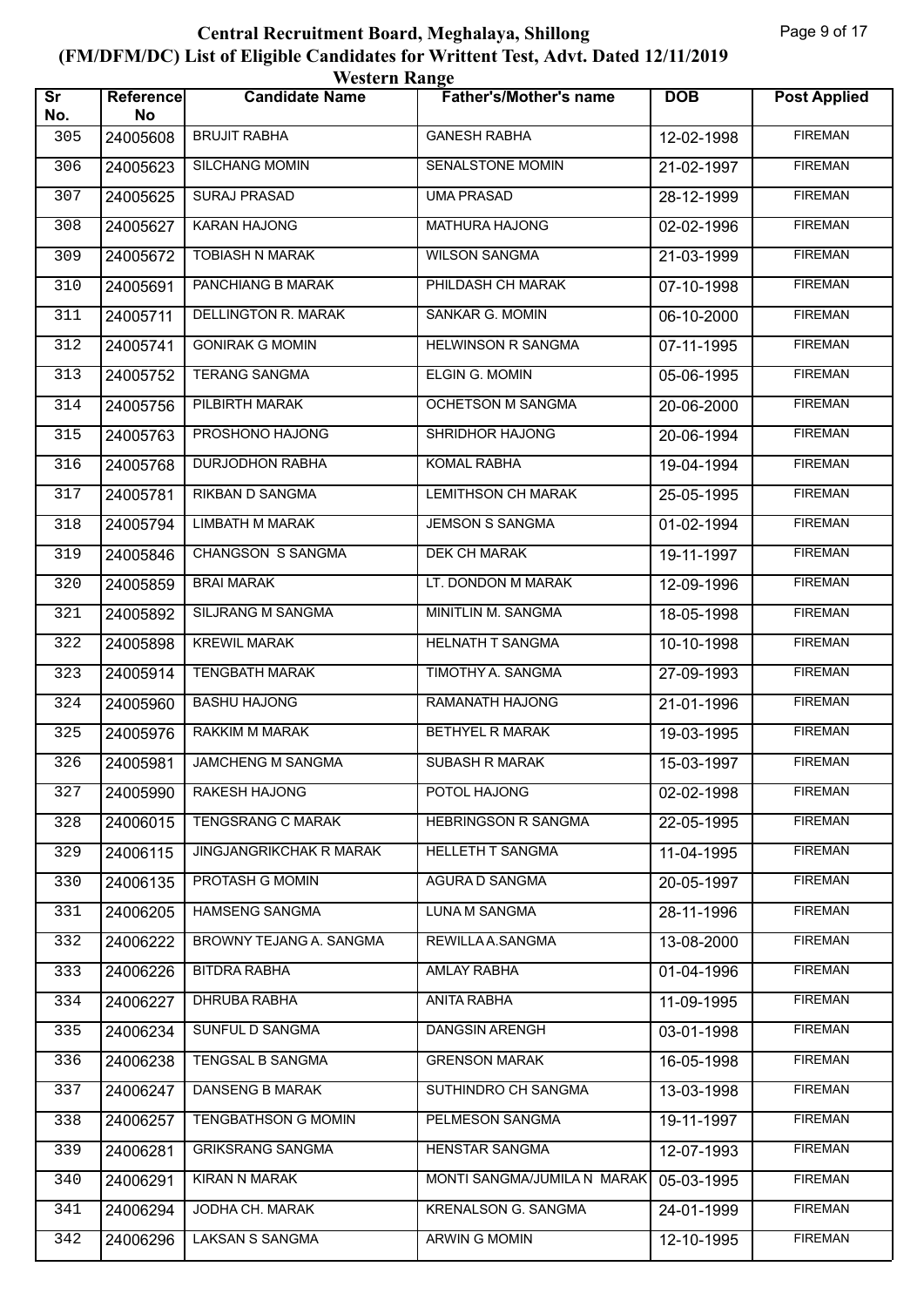| <b>Western Range</b>          |                        |                             |                               |            |                     |  |  |
|-------------------------------|------------------------|-----------------------------|-------------------------------|------------|---------------------|--|--|
| $\overline{\text{sr}}$<br>No. | <b>Reference</b><br>No | <b>Candidate Name</b>       | <b>Father's/Mother's name</b> | <b>DOB</b> | <b>Post Applied</b> |  |  |
| 343                           | 24006302               | ROCKY ARENGH                | JOSEPH SANGMA                 | 26-05-1994 | <b>FIREMAN</b>      |  |  |
| 344                           | 24006307               | <b>BIPHOL RABHA</b>         | <b>JOYRAM RABHA</b>           | 05-05-1995 | <b>FIREMAN</b>      |  |  |
| 345                           | 24006319               | CHINGKAM N SANGMA           | ARBHIT M MARAK                | 05-02-2000 | <b>FIREMAN</b>      |  |  |
| 346                           | 24006321               | NATHENIEL CH. MOMIN         | JEPPERSON D SANGMA            | 01-12-1996 | <b>FIREMAN</b>      |  |  |
| 347                           | 24006325               | <b>SENGBAR B MARAK</b>      | JONENDRO K SANGMA             | 13-03-1996 | <b>FIREMAN</b>      |  |  |
| 348                           | 24006345               | <b>KRENIEL MOMIN</b>        | <b>SUBOSH R. MARAK</b>        | 01-06-1996 | <b>FIREMAN</b>      |  |  |
| 349                           | 24006364               | <b>SILCHANG CH SANGMA</b>   | <b>KEROLSING D MARAK</b>      | 19-01-1994 | <b>FIREMAN</b>      |  |  |
| 350                           | 24006371               | KIOBIRTH G.MOMIN            | CHEKKA K MARAK                | 14-05-1993 | <b>FIREMAN</b>      |  |  |
| 351                           | 24006376               | <b>ABINASH HAJONG</b>       | <b>RASENDRA HAJONG</b>        | 30-06-1999 | <b>FIREMAN</b>      |  |  |
| 352                           | 24006378               | <b>SENGSRANG MOMIN</b>      | ANALSON R MARAK               | 23-01-1995 | <b>FIREMAN</b>      |  |  |
| 353                           | 24006382               | <b>DIVASTAR D MARAK</b>     | <b>MARJINA CH MOMIN</b>       | 07-08-1996 | <b>FIREMAN</b>      |  |  |
| 354                           | 24006389               | <b>GILBERTH CH MARAK</b>    | MINGDOM CH MOMIN              | 01-04-1994 | <b>FIREMAN</b>      |  |  |
| 355                           | 24006394               | SILNANG SANGMA              | <b>HAWITHSON MARAK</b>        | 14-02-1996 | <b>FIREMAN</b>      |  |  |
| 356                           | 24006423               | <b>OPHI CH MARAK</b>        | <b>JESON T SANGMA</b>         | 04-05-1993 | <b>FIREMAN</b>      |  |  |
| 357                           | 24006428               | <b>JOSEOUR CH MARAK</b>     | PINDERSON M SANGMA            | 31-10-1994 | <b>FIREMAN</b>      |  |  |
| 358                           | 24006439               | JOHNCROSS R MARAK           | <b>HELLIMSON MARAK</b>        | 14-08-1997 | <b>FIREMAN</b>      |  |  |
| 359                           | 24006460               | JOSHWINTON N MARAK          | <b>JOLLINDRO MARAK</b>        | 08-11-1994 | <b>FIREMAN</b>      |  |  |
| 360                           | 24006538               | NOKGRIK MOMIN               | <b>EKNAL MOMIN</b>            | 12-08-1998 | <b>FIREMAN</b>      |  |  |
| 361                           | 24006548               | NEXTBIRTH N. ARENGH         | <b>LETHWIN MARAK</b>          | 01-07-1995 | <b>FIREMAN</b>      |  |  |
| 362                           | 24006551               | <b>TENIKSON MARAK</b>       | <b>GINSENG SANGMA</b>         | 11-12-1997 | <b>FIREMAN</b>      |  |  |
| 363                           | 24006570               | <b>SUJIT KUMAR RABHA</b>    | <b>ANITA RABHA</b>            | 01-12-1993 | <b>FIREMAN</b>      |  |  |
| 364                           | 24006580               | SENGRANCHI N SANGMA         | <b>LEWIN G MOMIN</b>          | 15-01-1994 | <b>FIREMAN</b>      |  |  |
| 365                           | 24006584               | <b>GRIKCHANG SANGMA</b>     | <b>CROSSFIELD B MARAK</b>     | 24-04-1999 | <b>FIREMAN</b>      |  |  |
| 366                           | 24006599               | RAKSRANG MARAK              | <b>HENDLESON K SANGMA</b>     | 06-03-1997 | <b>FIREMAN</b>      |  |  |
| 367                           | 24006611               | DEVRAJ KUMAR MANN           | NIRMAL KUMAR MANN             | 12-11-1994 | <b>FIREMAN</b>      |  |  |
| 368                           | 24006630               | AMITHBRYAN G MOMIN          | SILME. G. MOMIN               | 05-08-1999 | <b>FIREMAN</b>      |  |  |
| 369                           | 24006664               | TEJANG D SANGMA             | SENGJIT G MOMIN               | 22-12-1993 | <b>FIREMAN</b>      |  |  |
| 370                           | 24006675               | SENGNANG R MARAK            | JIMBIRTH A SANGMA             | 22-01-1998 | <b>FIREMAN</b>      |  |  |
| 371                           | 24006681               | JULIUS RAKIM T SANGMA       | <b>BERONICA T SANGMA</b>      | 04-10-1998 | <b>FIREMAN</b>      |  |  |
| 372                           | 24006682               | MODHUSUDAN DARNENG          | DESENDRA BARCHUNG             | 21-06-1994 | <b>FIREMAN</b>      |  |  |
| 373                           | 24006723               | <b>CHENSIPBIRTH R MARAK</b> | <b>JOHN MOMIN</b>             | 02-01-1996 | <b>FIREMAN</b>      |  |  |
| 374                           | 24006763               | <b>BISHAL BARMAN</b>        | LT. SUBASH BARMAN             | 20-02-1999 | <b>FIREMAN</b>      |  |  |
| 375                           | 24006864               | SAMATH A. SANGMA            | LT. MARTHEW A SANGMA          | 11-04-1995 | <b>FIREMAN</b>      |  |  |
| 376                           | 24006935               | TENGSRIM A. SANGMA          | <b>MALLING M. MARAK</b>       | 25-11-1996 | <b>FIREMAN</b>      |  |  |
| 377                           | 24006960               | <b>BALSRANG CH MARAK</b>    | <b>OMETH R MARAK</b>          | 10-12-1999 | <b>FIREMAN</b>      |  |  |
| 378                           | 24006985               | <b>LACKSENG MARAK</b>       | SHRI LALITH T SANGMA          | 05-10-1995 | <b>FIREMAN</b>      |  |  |
| 379                           | 24007008               | KAPIL RABHA                 | <b>BUDRU RAM RABHA</b>        | 20-04-1999 | <b>FIREMAN</b>      |  |  |
| 380                           | 24007043               | ALTRONIO G. MOMIM           | JOLLAR R. MARAK               | 10-04-1995 | <b>FIREMAN</b>      |  |  |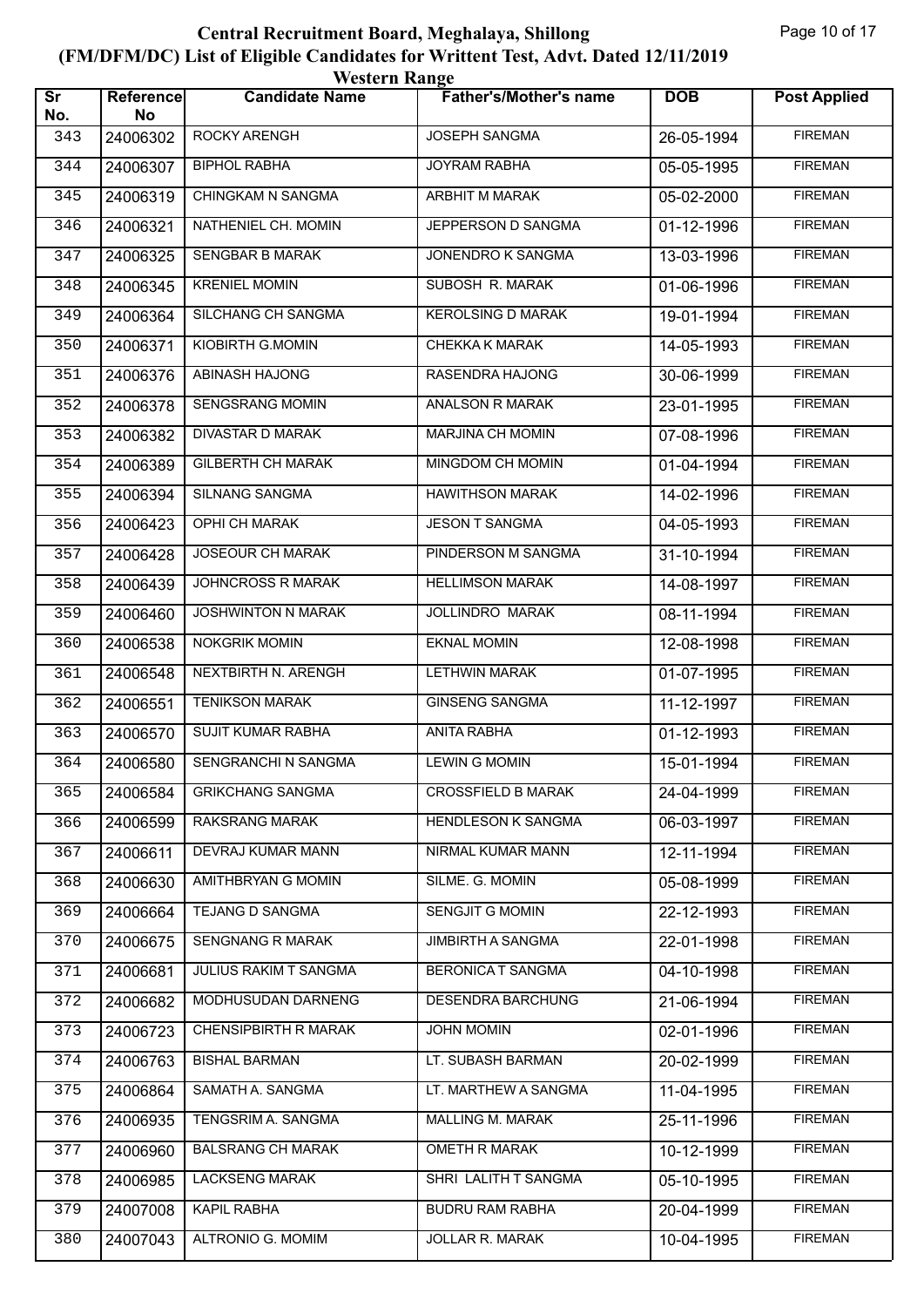| <b>Western Range</b>          |                 |                                           |                                                     |            |                          |  |
|-------------------------------|-----------------|-------------------------------------------|-----------------------------------------------------|------------|--------------------------|--|
| $\overline{\text{sr}}$<br>No. | Reference<br>No | <b>Candidate Name</b>                     | <b>Father's/Mother's name</b>                       | <b>DOB</b> | <b>Post Applied</b>      |  |
| 381                           | 24007048        | RABIE G.MOMIN                             | <b>JOLLAR R MARAK</b>                               | 13-12-1994 | <b>FIREMAN</b>           |  |
| 382                           | 24007052        | MONGERA R SANGMA                          | <b>AUGUSTER K MARAK</b>                             | 29-09-1997 | <b>FIREMAN</b>           |  |
| 383                           | 24007107        | <b>EZECKIEL SANGMA</b>                    | <b>GILLICKSON CH MARAK</b>                          | 06-09-1995 | <b>FIREMAN</b>           |  |
| 384                           | 24007112        | <b>KELSON B MARAK</b>                     | <b>GANJING K SANGMA</b>                             | 23-11-1994 | <b>FIREMAN</b>           |  |
| 385                           | 24007148        | <b>NAMBAN G MOMIN</b>                     | <b>OMILLINE SANGMA</b>                              | 05-01-1996 | <b>FIREMAN</b>           |  |
| 386                           | 24007189        | <b>RIKSENG CH MARAK</b>                   | KALLINGSON M SANGMA                                 | 22-11-1997 | <b>FIREMAN</b>           |  |
| 387                           | 24007192        | <b>HEWETH K SANGMA</b>                    | <b>JEBAL SANGMA</b>                                 | 26-03-1997 | <b>FIREMAN</b>           |  |
| 388                           | 24007205        | <b>RAMU SANGMA</b>                        | SANGGAGHOTI MARAK                                   | 24-12-1993 | <b>FIREMAN</b>           |  |
| 389                           | 24007215        | <b>JEJEBEL K SANGMA</b>                   | HEADTILSON D. MARAK                                 | 24-10-1994 | <b>FIREMAN</b>           |  |
| 390                           | 24007223        | MATSRAM CH MOMIN                          | <b>LEKINSON R MARAK</b>                             | 09-03-1996 | <b>FIREMAN</b>           |  |
| 391                           | 24007230        | <b>JUNCHANGH MARAK</b>                    | <b>EMONSING SANGMA</b>                              | 29-07-1993 | <b>FIREMAN</b>           |  |
| 392                           | 24007239        | NANGGAN R MARAK                           | <b>JOLAP K SANGMA</b>                               | 27-03-1997 | <b>FIREMAN</b>           |  |
| 393                           | 24007241        | <b>GREATHNING N MARAK</b>                 | <b>IRENSING A SANGMA /GEWILLA N</b><br><b>MARAK</b> | 19-10-1997 | <b>FIREMAN</b>           |  |
| 394                           | 24007256        | <b>LEARYPOM A SANGMA</b>                  | <b>SMT. RATJI A SANGMA</b>                          | 02-09-1996 | <b>FIREMAN</b>           |  |
| 395                           | 24007259        | RUTTENBIRTH M SANGMA                      | SITONATH W MOMIN                                    | 12-12-1998 | <b>FIREMAN</b>           |  |
| 396                           | 24007263        | KALLECK D. SANGMA                         | <b>JINGWAN B MARAK</b>                              | 17-03-1993 | <b>FIREMAN</b>           |  |
| 397                           | 24007284        | <b>ENOK CH. MARAK</b>                     | KALITSON CH. SANGMA                                 | 10-12-1997 | <b>FIREMAN</b>           |  |
| 398                           | 24007293        | <b>JENIBIRTH CH MARAK</b>                 | WATJANG M SANGMA                                    | 20-08-1997 | <b>FIREMAN</b>           |  |
| 399                           | 24007299        | MAMULUSH RICHIL MARAK                     | LT. NIMU CH SANGMA                                  | 14-03-1996 | <b>FIREMAN</b>           |  |
| 400                           | 24007330        | AMOSH N SANGMA                            | ROKENDRO R MARAK                                    | 04-04-1997 | <b>FIREMAN</b>           |  |
| 401                           | 24007342        | <b>JASENG M MARAK</b>                     | <b>CLEMENT SANGMA/CARITHA</b><br><b>MARAK</b>       | 23-01-1996 | <b>FIREMAN</b>           |  |
| 402                           | 25000013        | KAINSON CH SANGMA CHISIK<br><b>SANGMA</b> | <b>WAJI CH SANGMA</b>                               | 01-01-1993 | <b>DRIVER FIREMAN</b>    |  |
| 403                           | 25000393        | <b>HOLY BIRTH SANGMA</b>                  | <b>LIPINGSON B MARAK</b>                            | 19-11-1995 | <b>DRIVER FIREMAN</b>    |  |
| 404                           | 25000403        | LIWELSON M SANGMA                         | SUDHINDRO M MARAK                                   | 12-03-1995 | DRIVER FIREMAN           |  |
| 405                           | 25000423        | SUTHINDAR SANGMA                          | HENDRICKSON CH MARAK                                | 02-02-1997 | DRIVER FIREMAN           |  |
| 406                           | 25000536        | WALJHAGRING N SANGMA                      | <b>LENIAN MARAK</b>                                 | 26-08-2000 | DRIVER FIREMAN           |  |
| 407                           | 25000540        | NIPASH HAJONG                             | JAGDISH HAJONG                                      | 13-06-1997 | <b>DRIVER FIREMAN</b>    |  |
| 408                           | 25000708        | <b>BALCHI D SANGMA</b>                    | <b>GULLENDRA SANGMA</b>                             | 30-09-1993 | <b>DRIVER FIREMAN</b>    |  |
| 409                           | 25000902        | LACKSENG R MARAK MARAK                    | SHRI LALITH T SANGMA                                | 05-10-1995 | DRIVER FIREMAN           |  |
| 410                           | 27000037        | <b>MATSRANG SHIRA</b>                     | SUWILSON.G.MOMIN                                    | 17-07-1995 | DRIVER CONSTABLES        |  |
| 411                           | 27000068        | CRYS CH. MARAK                            | SISENG R MARAK                                      | 12-01-1998 | DRIVER CONSTABLES        |  |
| 412                           | 27000083        | JACKIUSH M MARAK                          | <b>JEN M SANGMA</b>                                 | 03-03-1996 | DRIVER CONSTABLES        |  |
| 413                           | 27000091        | BETHNILTON M SANGMA                       | PUJINGSON M MARAK                                   | 14-01-2000 | DRIVER CONSTABLES        |  |
| 414                           | 27000129        | <b>TESANG MARAK</b>                       | <b>LIPSON SANGMA</b>                                | 18-02-1994 | <b>DRIVER CONSTABLES</b> |  |
| 415                           | 27000233        | SENSIBLE N. SANGMA                        | <b>HALLINGTON K SANGMA</b>                          | 15-10-1999 | DRIVER CONSTABLES        |  |
| 416                           | 27000246        | SENGSENG SHIRA                            | <b>HELLITH K MARAK</b>                              | 24-05-1994 | DRIVER CONSTABLES        |  |
| 417                           | 27000252        | MAHABIL MARAK                             | PINDERSON SANGMA                                    | 22-04-1996 | DRIVER CONSTABLES        |  |
| 418                           | 27000265        | <b>DILSRANG B MARAK</b>                   | SUSIL D MARAK                                       | 16-09-1995 | DRIVER CONSTABLES        |  |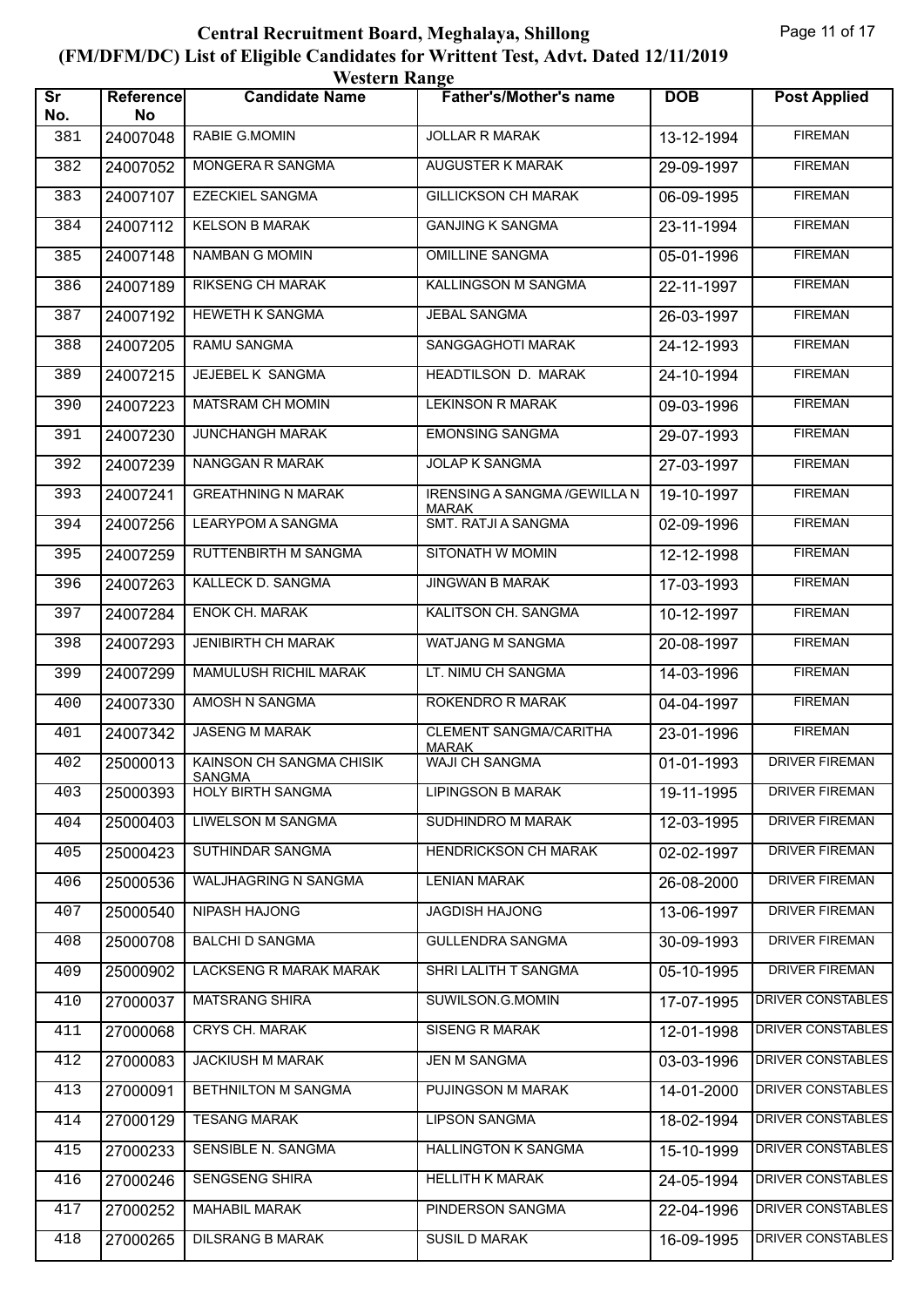| <b>Western Range</b>          |                 |                          |                               |            |                          |  |
|-------------------------------|-----------------|--------------------------|-------------------------------|------------|--------------------------|--|
| $\overline{\text{Sr}}$<br>No. | Reference<br>No | <b>Candidate Name</b>    | <b>Father's/Mother's name</b> | <b>DOB</b> | <b>Post Applied</b>      |  |
| 419                           | 27000280        | <b>BANANG M SANGMA</b>   | NIKILSON S SANGMA             | 20-09-1999 | DRIVER CONSTABLES        |  |
| 420                           | 27000307        | SANLIU K SANGMA          | <b>CAMPINGSTON MARAK</b>      | 17-09-1994 | <b>DRIVER CONSTABLES</b> |  |
| 421                           | 27000337        | ONSENG M SANGMA          | ROMOTHA D SANGMA              | 16-01-1997 | <b>DRIVER CONSTABLES</b> |  |
| 422                           | 27000415        | <b>WAICHANG T SANGMA</b> | LT. SIMPANG B MARAK           | 05-01-2000 | <b>DRIVER CONSTABLES</b> |  |
| 423                           | 27000436        | CLEMAN D. SANGMA         | DEBANAND G. MOMIN             | 02-09-1996 | DRIVER CONSTABLES        |  |
| 424                           | 27000446        | RONIAL M SANGMA          | <b>LAMBU N MARAK</b>          | 01-02-1994 | <b>DRIVER CONSTABLES</b> |  |
| 425                           | 27000464        | <b>KALBING SANGMA</b>    | <b>HENRYSON MOMIN</b>         | 14-07-1998 | <b>DRIVER CONSTABLES</b> |  |
| 426                           | 27000475        | PRANESHOR RABHA          | NERESWAR RABHA                | 06-04-2000 | <b>DRIVER CONSTABLES</b> |  |
| 427                           | 27000494        | <b>NINGJEN M MARAK</b>   | MINGSENG SANGMA               | 02-05-1993 | <b>DRIVER CONSTABLES</b> |  |
| 428                           | 27000495        | <b>BUDHADEV KOCH</b>     | LATE ARUN KOCH                | 06-11-1993 | DRIVER CONSTABLES        |  |
| 429                           | 27000499        | <b>RAKNANG R MARAK</b>   | <b>MOKEN MOMIN</b>            | 04-02-1998 | <b>DRIVER CONSTABLES</b> |  |
| 430                           | 27000534        | <b>DAVID KHANDA</b>      | <b>ALENG RABHA</b>            | 26-06-1998 | <b>DRIVER CONSTABLES</b> |  |
| 431                           | 27000551        | TREMILL S. SANGMA        | POLINDRO D. SHIRA             | 28-11-1997 | <b>DRIVER CONSTABLES</b> |  |
| 432                           | 27000573        | SENGRAK M SANGMA         | PORESH T SANGMA               | 20-07-1995 | <b>DRIVER CONSTABLES</b> |  |
| 433                           | 27000583        | <b>BIBISON CH MARAK</b>  | <b>CHATRA M SANGMA</b>        | 17-08-1996 | <b>DRIVER CONSTABLES</b> |  |
| 434                           | 27000592        | <b>LUKASH RABHA</b>      | <b>HEMEN RABHA</b>            | 01-01-1994 | <b>DRIVER CONSTABLES</b> |  |
| 435                           | 27000603        | ELDORA SANGMA            | <b>FRANCHIS CH MOMIN</b>      | 10-01-1993 | <b>DRIVER CONSTABLES</b> |  |
| 436                           | 27000692        | <b>JANUBIRTH MARAK</b>   | <b>ITARSON S SANGMA</b>       | 11-01-1997 | DRIVER CONSTABLES        |  |
| 437                           | 27000707        | <b>ELLING M SANGMA</b>   | <b>HARNISH CH MARAK</b>       | 23-04-1993 | <b>DRIVER CONSTABLES</b> |  |
| 438                           | 27000712        | DIDIMUS R. MARAK         | MARK ANTHONY R. MARAK         | 02-02-1998 | <b>DRIVER CONSTABLES</b> |  |
| 439                           | 27000717        | <b>GEORGE B MARAK</b>    | <b>SANJING CH SANGMA</b>      | 11-11-1993 | DRIVER CONSTABLES        |  |
| 440                           | 27000725        | <b>JOLISH B MARAK</b>    | JONGA M SANGMA                | 27-12-1996 | DRIVER CONSTABLES        |  |
| 441                           | 27000745        | RAKSRANG A SANGMA        | JEPPERSON M SANGMA            | 02-02-1999 | DRIVER CONSTABLES        |  |
| 442                           | 27000746        | SILVANIUS R. SANGMA      | PRERITH G SANGMA              | 19-02-1996 | DRIVER CONSTABLES        |  |
| 443                           | 27000747        | <b>CHAMBU N SANGMA</b>   | SHRI BRENALSON MARAK          | 19-11-1999 | DRIVER CONSTABLES        |  |
| 444                           | 27000751        | JENSPER M MARAK          | <b>MARKINGSTON N ARENGH</b>   | 02-08-2000 | DRIVER CONSTABLES        |  |
| 445                           | 27000753        | <b>HOLYBIRTH SANGMA</b>  | <b>LIPINGSON B MARAK</b>      | 19-11-1995 | DRIVER CONSTABLES        |  |
| 446                           | 27000763        | RIKCHEANG SANGMA         | <b>RAJESH MOMIN</b>           | 08-09-1995 | DRIVER CONSTABLES        |  |
| 447                           | 27000764        | ABISU SAMPANG CH MARAK   | JOHN PAJEELARD K. MARAK       | 10-07-1997 | <b>DRIVER CONSTABLES</b> |  |
| 448                           | 27000889        | <b>LUCKSTONE N MARAK</b> | <b>BENARSON M SANGMA</b>      | 27-04-1993 | DRIVER CONSTABLES        |  |
| 449                           | 27000890        | PRANJAL RABHA            | HARESWAR RABHA                | 16-03-1996 | DRIVER CONSTABLES        |  |
| 450                           | 27000898        | <b>AMRIT RABHA</b>       | AJOY RABHA                    | 12-05-1999 | DRIVER CONSTABLES        |  |
| 451                           | 27000958        | <b>HEBIL A SANGMA</b>    | <b>MASON M MARAK</b>          | 05-02-1999 | DRIVER CONSTABLES        |  |
| 452                           | 27000973        | SALBISTON SANGMA         | URIN M SANGMA                 | 03-05-1994 | DRIVER CONSTABLES        |  |
| 453                           | 27000976        | NIKJRANG SANGMA          | <b>TILWEN G MOMIN</b>         | 02-04-1996 | DRIVER CONSTABLES        |  |
| 454                           | 27000997        | <b>GREPIL A MARAK</b>    | KHOSILA A MARAK               | 26-09-2000 | DRIVER CONSTABLES        |  |
| 455                           | 27001011        | PROBITH CH SANGMA        | WINSON M MARAK                | 02-03-1997 | DRIVER CONSTABLES        |  |
| 456                           | 27001032        | STENWELL R MARAK         | JACKSON A SANGMA              | 25-12-1994 | DRIVER CONSTABLES        |  |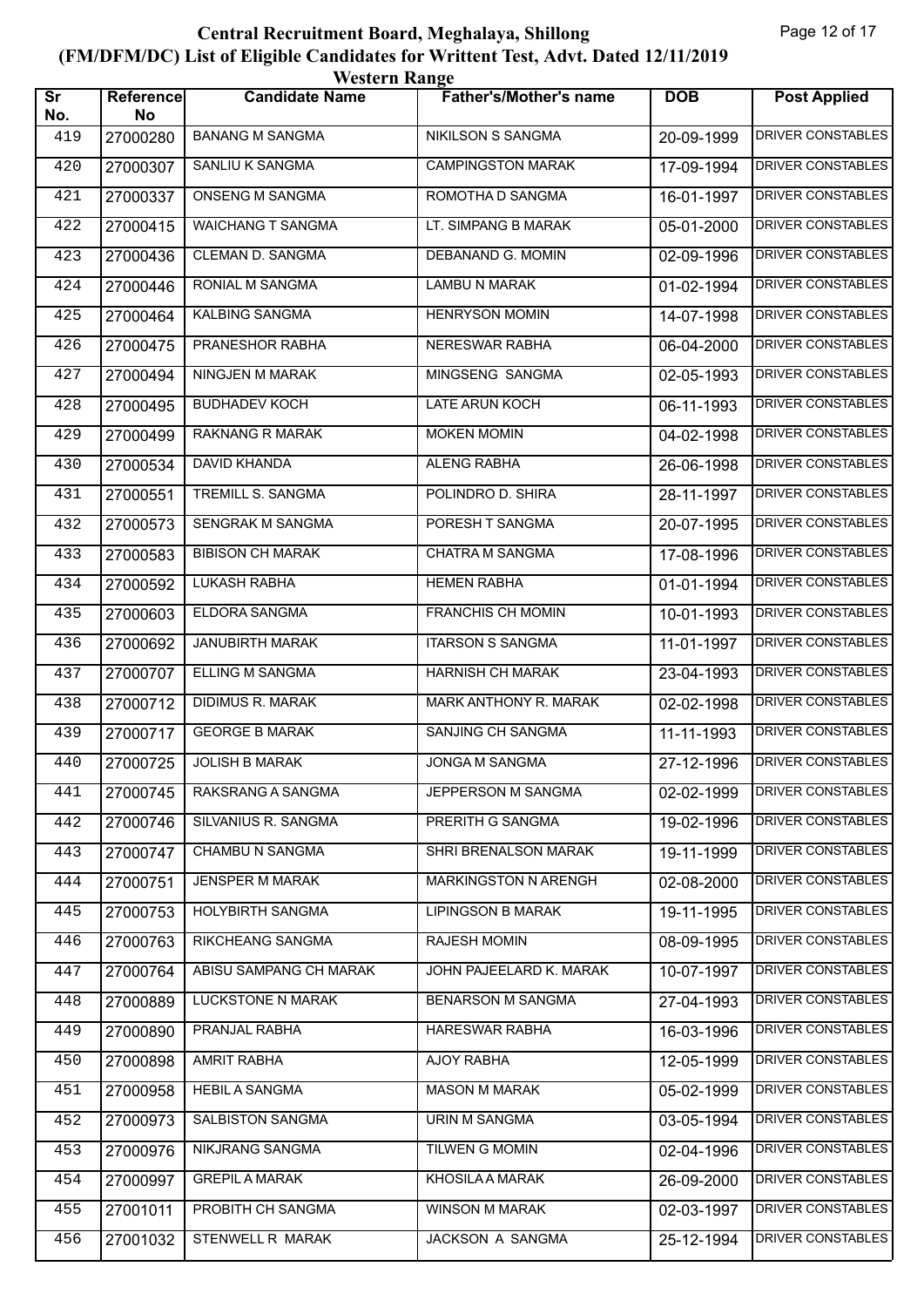| <b>Western Range</b>          |                 |                            |                               |            |                          |  |  |
|-------------------------------|-----------------|----------------------------|-------------------------------|------------|--------------------------|--|--|
| $\overline{\text{Sr}}$<br>No. | Reference<br>No | <b>Candidate Name</b>      | <b>Father's/Mother's name</b> | <b>DOB</b> | <b>Post Applied</b>      |  |  |
| 457                           | 27001048        | LITCHARD K SANGMA          | BETHERSON D SANGMA            | 05-08-1995 | DRIVER CONSTABLES        |  |  |
| 458                           | 27001054        | <b>BENBEN G SANGMA</b>     | <b>DINGMAN D SHIRA</b>        | 06-08-1993 | <b>DRIVER CONSTABLES</b> |  |  |
| 459                           | 27001083        | <b>GRIMSIL G MOMIN</b>     | T B CAREY SANGMA              | 13-01-1997 | DRIVER CONSTABLES        |  |  |
| 460                           | 27001085        | <b>BOBY M MARAK</b>        | JANGMAN D SANGMA              | 22-02-1995 | <b>DRIVER CONSTABLES</b> |  |  |
| 461                           | 27001101        | <b>ADMIRAL MOMIN</b>       | <b>JULL MARAK</b>             | 02-02-1993 | DRIVER CONSTABLES        |  |  |
| 462                           | 27001120        | <b>AMIO KR HAJONG</b>      | L MANOHOR HAJONG              | 30-11-1993 | <b>DRIVER CONSTABLES</b> |  |  |
| 463                           | 27001136        | <b>SPEN MARAK</b>          | LATE NINGSIN SANGMA           | 06-07-1996 | <b>DRIVER CONSTABLES</b> |  |  |
| 464                           | 27001150        | JENINGSTONE A SANGMA       | <b>JONON R MARAK</b>          | 06-12-1999 | <b>DRIVER CONSTABLES</b> |  |  |
| 465                           | 27001154        | <b>GLASSBER R MARAK</b>    | <b>HERON G MARAK</b>          | 29-08-1998 | DRIVER CONSTABLES        |  |  |
| 466                           | 27001157        | <b>VERLAYCHIEW M MARAK</b> | FERDINAND SANGMA              | 01-01-1993 | <b>DRIVER CONSTABLES</b> |  |  |
| 467                           | 27001158        | <b>GRIKSENG CH MARAK</b>   | PONJI CH MARAK                | 26-10-1996 | <b>DRIVER CONSTABLES</b> |  |  |
| 468                           | 27001178        | <b>BABUL RABHA</b>         | <b>KALSING RABHA</b>          | 04-12-1995 | <b>DRIVER CONSTABLES</b> |  |  |
| 469                           | 27001190        | <b>BABISH CH MARAK</b>     | <b>BABLU R MARAK</b>          | 24-07-1999 | DRIVER CONSTABLES        |  |  |
| 470                           | 27001202        | <b>JAKGOP G MOMIN</b>      | <b>ADMIRAL MARAK</b>          | 11-09-1996 | <b>DRIVER CONSTABLES</b> |  |  |
| 471                           | 27001209        | <b>BELWIN CH MARAK</b>     | WITHINGTON K SANGMA           | 03-06-1993 | <b>DRIVER CONSTABLES</b> |  |  |
| 472                           | 27001222        | <b>ASIM MARAK</b>          | <b>BOTNALSON SANGMA</b>       | 02-07-1999 | <b>DRIVER CONSTABLES</b> |  |  |
| 473                           | 27001239        | CHEKAN A SANGMA            | <b>KEDY CH MARAK</b>          | 22-02-1998 | <b>DRIVER CONSTABLES</b> |  |  |
| 474                           | 27001246        | <b>RIKNAK S.MOMIN</b>      | HELINATH K. SANGMA            | 12-06-1999 | DRIVER CONSTABLES        |  |  |
| 475                           | 27001272        | PINTU MOMIN                | <b>GEORGE WINSTER SANGMA</b>  | 05-04-1995 | <b>DRIVER CONSTABLES</b> |  |  |
| 476                           | 27001280        | GONGGARAM G SANGMA         | <b>BATNAGAR M MARAK</b>       | 12-01-1999 | <b>DRIVER CONSTABLES</b> |  |  |
| 477                           | 27001290        | ALUK R SANGMA              | <b>WILSON R MARAK</b>         | 14-04-1993 | <b>DRIVER CONSTABLES</b> |  |  |
| 478                           | 27001293        | <b>MONESH HAJONG</b>       | LT NALINDRA HAJONG            | 18-01-1997 | DRIVER CONSTABLES        |  |  |
| 479                           | 27001300        | MARTHO CH MOMIN            | <b>FRANCIS M MARAK</b>        | 25-03-1996 | DRIVER CONSTABLES        |  |  |
| 480                           | 27001303        | MANSENG SANGMA             | KRITHINATH MOMIN              | 24-03-1996 | DRIVER CONSTABLES        |  |  |
| 481                           | 27001358        | <b>RIKSENG D SANGMA</b>    | ENDRONATH R MARAK             | 11-05-1995 | DRIVER CONSTABLES        |  |  |
| 482                           | 27001382        | <b>GUNBAI SANGMA</b>       | RODSON ARENGH                 | 13-08-1993 | DRIVER CONSTABLES        |  |  |
| 483                           | 27001383        | RABI N MARAK               | WELBINGSTONE G MOMIN          | 07-05-2000 | DRIVER CONSTABLES        |  |  |
| 484                           | 27001395        | RIKNANG K SANGMA           | ALDRIN I SANGMA               | 13-02-1997 | DRIVER CONSTABLES        |  |  |
| 485                           | 27001397        | <b>BATSENG D SHIRA</b>     | DENISON D SANGMA              | 22-02-1999 | <b>DRIVER CONSTABLES</b> |  |  |
| 486                           | 27001412        | TRUWING R                  | <b>MARAK</b>                  | 07-05-1993 | DRIVER CONSTABLES        |  |  |
| 487                           | 27001423        | CHISAN M. MARAK            | WARENNY M. MARAK              | 03-02-1996 | DRIVER CONSTABLES        |  |  |
| 488                           | 27001454        | PATANG B MOMIN             | JUSTIN K SANGMA               | 15-11-1995 | DRIVER CONSTABLES        |  |  |
| 489                           | 27001455        | PANDEY RABHA               | RAI KR RABHA                  | 05-01-1995 | DRIVER CONSTABLES        |  |  |
| 490                           | 27001460        | DIPANKAR HAJONG            | LATE KASHINATH HAJONG         | 12-04-1995 | <b>DRIVER CONSTABLES</b> |  |  |
| 491                           | 27001462        | NIBAR D.SANGMA             | <b>LEDICKSON N.ARENGH</b>     | 15-11-1993 | DRIVER CONSTABLES        |  |  |
| 492                           | 27001464        | SILNANG CH SANGMA          | SUBIN CH MARAK                | 06-05-1997 | DRIVER CONSTABLES        |  |  |
| 493                           | 27001530        | RIKCHANG M MARAK           | SALJING CH SANGMA             | 21-04-1998 | DRIVER CONSTABLES        |  |  |
| 494                           | 27001538        | TENGBATH SANGMA            | <b>HAJONSIN MARAK</b>         | 16-05-1999 | DRIVER CONSTABLES        |  |  |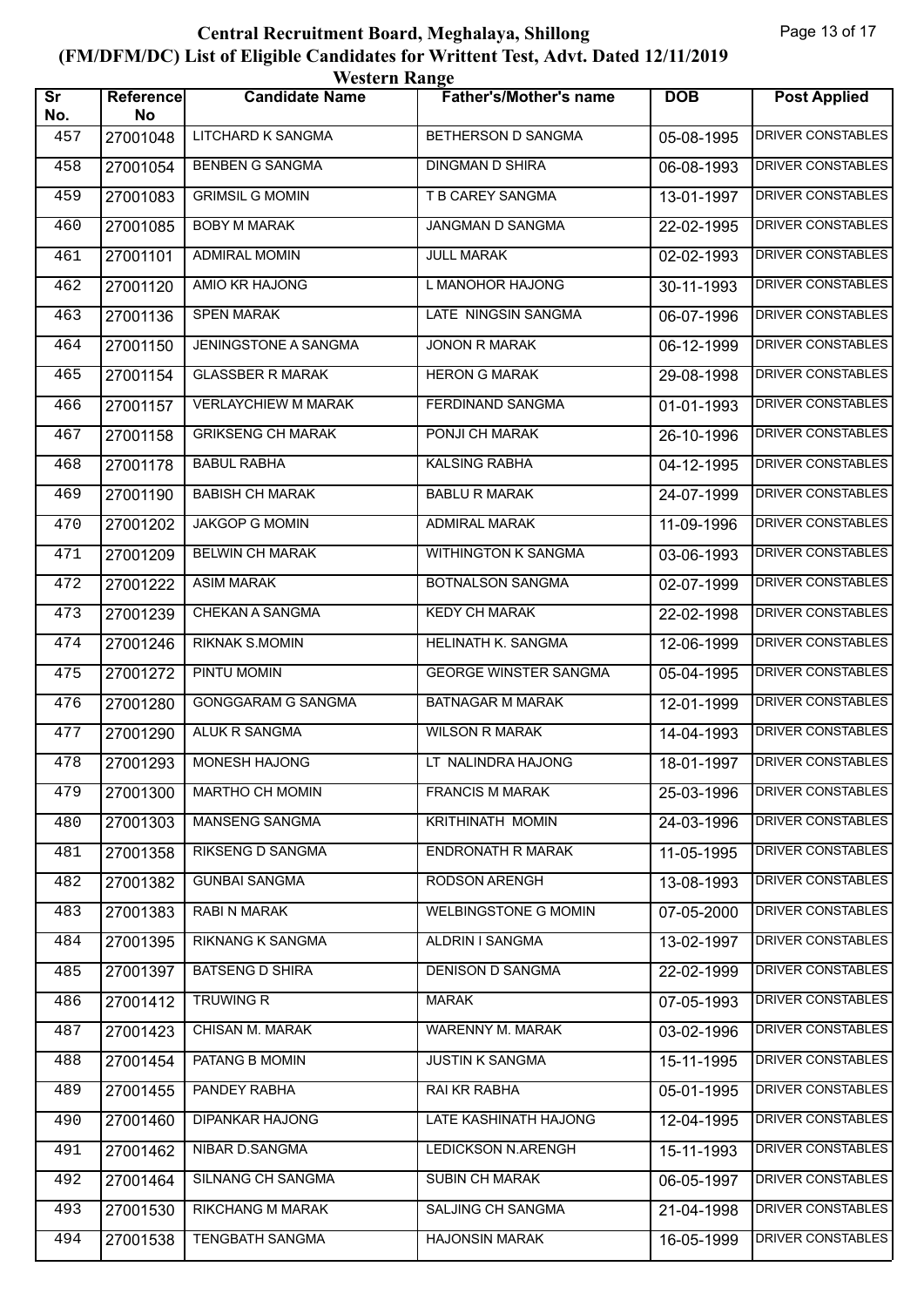| <b>Western Range</b>          |                 |                             |                               |            |                          |  |  |
|-------------------------------|-----------------|-----------------------------|-------------------------------|------------|--------------------------|--|--|
| $\overline{\text{Sr}}$<br>No. | Reference<br>No | <b>Candidate Name</b>       | <b>Father's/Mother's name</b> | <b>DOB</b> | <b>Post Applied</b>      |  |  |
| 495                           | 27001598        | <b>TRAISTING SANGMA</b>     | LT. NANGNANG A SANGMA         | 24-09-1997 | <b>DRIVER CONSTABLES</b> |  |  |
| 496                           | 27001601        | PORWATH MARAK               | <b>OBINGSTON MOMIN</b>        | 15-03-1995 | <b>DRIVER CONSTABLES</b> |  |  |
| 497                           | 27001606        | <b>LONDON A MARAK</b>       | <b>BOMEN T SANGMA</b>         | 13-03-1995 | DRIVER CONSTABLES        |  |  |
| 498                           | 27001608        | <b>ALIP MIAH</b>            | <b>SUNA MIAH</b>              | 15-04-1999 | <b>DRIVER CONSTABLES</b> |  |  |
| 499                           | 27001723        | <b>JERIOUS MARAK</b>        | RONENSING MOMIN               | 07-12-1998 | <b>DRIVER CONSTABLES</b> |  |  |
| 500                           | 27001742        | KOLINGBATH R. SANGMA        | LT. PONIRAM M. SANGMA         | 21-03-1994 | <b>DRIVER CONSTABLES</b> |  |  |
| 501                           | 27001792        | <b>BALKANBIRTH CH MARAK</b> | <b>DIRANG CH SANGMA</b>       | 24-03-1998 | <b>DRIVER CONSTABLES</b> |  |  |
| 502                           | 27001795        | MARKUSH D SHIRA             | <b>KAJAN MARAK</b>            | 14-05-2000 | <b>DRIVER CONSTABLES</b> |  |  |
| 503                           | 27001803        | <b>BENJAMIN A SANGMA</b>    | <b>NONJI A SANGMA</b>         | 16-03-1997 | <b>DRIVER CONSTABLES</b> |  |  |
| 504                           | 27001819        | <b>TENGRAK</b><br>K. MARAK  | <b>MARCASH D. SANGMA</b>      | 17-08-1993 | DRIVER CONSTABLES        |  |  |
| 505                           | 27001930        | <b>BIPLOB RABHA</b>         | <b>BINDA RABHA</b>            | 06-08-1998 | <b>DRIVER CONSTABLES</b> |  |  |
| 506                           | 27001936        | OFFERSON G MOMIN            | <b>MALEN SANGMA</b>           | 06-10-1994 | <b>DRIVER CONSTABLES</b> |  |  |
| 507                           | 27001943        | NESTONE A. MARAK            | LT. PERISON M. SANGMA         | 11-02-1995 | <b>DRIVER CONSTABLES</b> |  |  |
| 508                           | 27001964        | FEDERAL B MARAK             | <b>ENATHSON N SANGMA</b>      | 23-10-1993 | <b>DRIVER CONSTABLES</b> |  |  |
| 509                           | 27001968        | <b>DILLAK MARAK</b>         | PALCHENG A SANGMA             | 12-09-2000 | <b>DRIVER CONSTABLES</b> |  |  |
| 510                           | 27001995        | <b>FRANKLIN D SANGMA</b>    | PARESH G SANGMA               | 27-06-1996 | <b>DRIVER CONSTABLES</b> |  |  |
| 511                           | 27002081        | WIKNIFIELD SANGMA           | <b>WALNETH MARAK</b>          | 25-05-1998 | <b>DRIVER CONSTABLES</b> |  |  |
| 512                           | 27002134        | <b>TRISING B MARAK</b>      | POLENDRO MARAK                | 03-03-1997 | DRIVER CONSTABLES        |  |  |
| 513                           | 27002146        | NARANSINGH T. SANGMA        | ORONSING A. SANGMA            | 04-10-1995 | <b>DRIVER CONSTABLES</b> |  |  |
| 514                           | 27002173        | NIBATH MARAK                | DEKSON CH. SANGMA             | 25-12-1994 | <b>DRIVER CONSTABLES</b> |  |  |
| 515                           | 27002242        | <b>TREMIND MARAK</b>        | <b>WINARSON SANGMA</b>        | 06-12-1997 | <b>DRIVER CONSTABLES</b> |  |  |
| 516                           | 27002304        | <b>KUNDAN MOMIN</b>         | <b>CHONDINATH R MARAK</b>     | 03-12-1994 | <b>DRIVER CONSTABLES</b> |  |  |
| 517                           | 27002317        | <b>WESTERN SANGMA</b>       | <b>LEWINSTONE N MARAK</b>     | 13-04-1996 | DRIVER CONSTABLES        |  |  |
| 518                           | 27002345        | PRIDITSON T SANGMA          | MINGJON CH MARAK              | 06-04-1996 | DRIVER CONSTABLES        |  |  |
| 519                           | 27002361        | RAJU HAJONG                 | SHRI. ROSEN HAJONG            | 12-05-1993 | DRIVER CONSTABLES        |  |  |
| 520                           | 27002404        | ERIBATH SANGMA              | TOM D. SANGMA                 | 28-02-1994 | DRIVER CONSTABLES        |  |  |
| 521                           | 27002433        | <b>LAMBUSING B.MARAK</b>    | L.T. LENGWAL A.SANGMA         | 24-04-1995 | DRIVER CONSTABLES        |  |  |
| 522                           | 27002437        | SILNANG. R MARAK            | POLINSON SANGMA               | 11-06-1994 | DRIVER CONSTABLES        |  |  |
| 523                           | 27002438        | <b>RAJESH MARAK</b>         | TANGSENG D SANGMA             | 01-01-1995 | <b>DRIVER CONSTABLES</b> |  |  |
| 524                           | 27002465        | SINTOSH CH MARAK            | NATJENG B MARAK               | 16-01-1998 | DRIVER CONSTABLES        |  |  |
| 525                           | 27002514        | SANIBIRTH N MARAK           | PETER R MARAK                 | 07-11-1998 | DRIVER CONSTABLES        |  |  |
| 526                           | 27002518        | ONIL A SANGMA               | PALON MARAK                   | 17-02-1999 | DRIVER CONSTABLES        |  |  |
| 527                           | 27002542        | <b>MEGH RABHA</b>           | <b>HARESWAR RABHA</b>         | 18-03-1999 | DRIVER CONSTABLES        |  |  |
| 528                           | 27002545        | <b>TENGRAN B MARAK</b>      | JOHETSON A SANGMA             | 22-06-1998 | <b>DRIVER CONSTABLES</b> |  |  |
| 529                           | 27002549        | SENGGRING J SANGMA          | <b>BRAMISON G MOMIN</b>       | 03-05-2000 | DRIVER CONSTABLES        |  |  |
| 530                           | 27002554        | <b>TENGANG SANGMA</b>       | SHRI, LAKMAN R SANGMA         | 23-04-1996 | DRIVER CONSTABLES        |  |  |
| 531                           | 27002563        | WAITINGBIRTH R. MARAK       | MINENDRO SANGMA               | 05-08-1996 | DRIVER CONSTABLES        |  |  |
| 532                           | 27002593        | <b>ENIEUS MARAK</b>         | SENGNANG MARAK                | 02-05-1998 | DRIVER CONSTABLES        |  |  |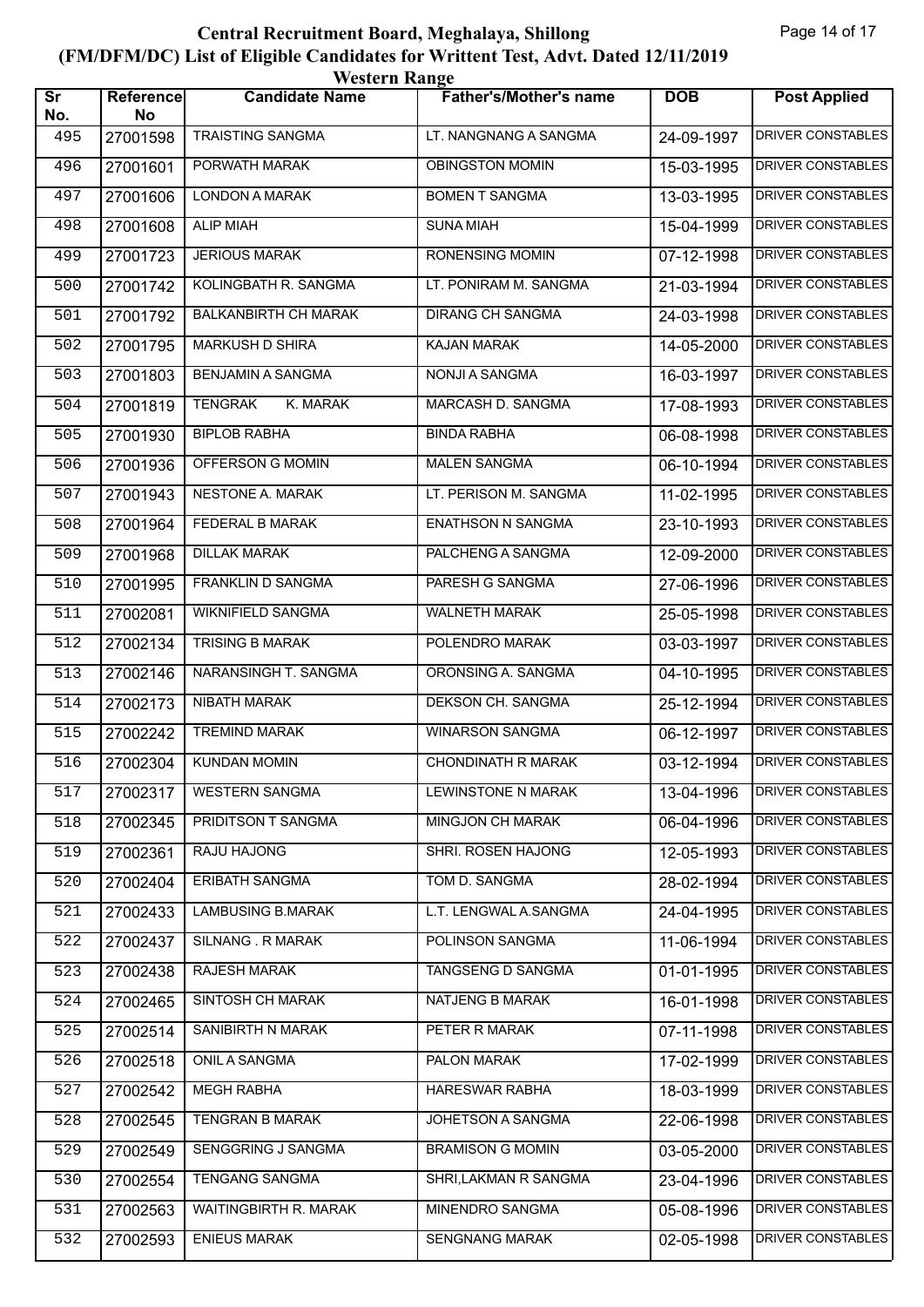| <b>Western Range</b>          |                 |                               |                               |            |                          |  |  |
|-------------------------------|-----------------|-------------------------------|-------------------------------|------------|--------------------------|--|--|
| $\overline{\text{Sr}}$<br>No. | Reference<br>No | <b>Candidate Name</b>         | <b>Father's/Mother's name</b> | <b>DOB</b> | <b>Post Applied</b>      |  |  |
| 533                           | 27002744        | WATSENG A SANGMA              | <b>JASIN MARAK</b>            | 15-08-1999 | <b>DRIVER CONSTABLES</b> |  |  |
| 534                           | 27002748        | <b>KEBILAR S. MARAK MARAK</b> | <b>MOSE R. MARAK</b>          | 12-03-1999 | DRIVER CONSTABLES        |  |  |
| 535                           | 27002763        | <b>GRIPSWELL MARAK</b>        | <b>WILLARSON SANGMA</b>       | 02-03-1995 | <b>DRIVER CONSTABLES</b> |  |  |
| 536                           | 27002764        | NITYANANDA KOCH               | <b>JOHINTO KOCH</b>           | 01-01-1994 | <b>DRIVER CONSTABLES</b> |  |  |
| 537                           | 27002804        | <b>BUNU D SANGMA</b>          | KURUNA R MARAK                | 07-12-1997 | DRIVER CONSTABLES        |  |  |
| 538                           | 27002820        | NAMBEL R SANGMA               | <b>CHENGRAN CH MARAK</b>      | 10-04-1993 | <b>DRIVER CONSTABLES</b> |  |  |
| 539                           | 27002921        | <b>MRIDUL RABHA</b>           | <b>PRATAB RABHA</b>           | 11-07-1997 | <b>DRIVER CONSTABLES</b> |  |  |
| 540                           | 27002924        | <b>SUKARTIK DALU</b>          | KHOKAN DALU                   | 04-06-1997 | <b>DRIVER CONSTABLES</b> |  |  |
| 541                           | 27002931        | <b>BOSCO MARAK</b>            | <b>JINGGAN CH MARAK</b>       | 21-07-1993 | <b>DRIVER CONSTABLES</b> |  |  |
| 542                           | 27002938        | TAMSENG A SANGMA              | <b>WASHINGTON CH MARAK</b>    | 19-08-1996 | DRIVER CONSTABLES        |  |  |
| 543                           | 27002942        | <b>DIGONTO BASUMATARY</b>     | NORKESOWER BASUMATARY         | 02-02-1996 | <b>DRIVER CONSTABLES</b> |  |  |
| 544                           | 27002946        | <b>KEMBAR ARENGH</b>          | <b>RASIN SANGMA</b>           | 14-11-1998 | <b>DRIVER CONSTABLES</b> |  |  |
| 545                           | 27002981        | SAMUDRA HAJONG                | PURNENDU HAJONG               | 12-02-1993 | <b>DRIVER CONSTABLES</b> |  |  |
| 546                           | 27003042        | PROBINUS KHYLLAIT             | <b>HIREN SAWSWER</b>          | 24-02-1997 | <b>DRIVER CONSTABLES</b> |  |  |
| 547                           | 27003071        | TERA T.SANGMA                 | <b>BATJENG G.MOMIN</b>        | 13-10-1996 | DRIVER CONSTABLES        |  |  |
| 548                           | 27003082        | MODHUSUDAN DARNENG            | <b>DESENDRA BARCHUNG</b>      | 21-06-1994 | <b>DRIVER CONSTABLES</b> |  |  |
| 549                           | 27003160        | PANGSRANG JAKRAK CH.MOMIN     | PINSON M.MARAK                | 27-11-1994 | <b>DRIVER CONSTABLES</b> |  |  |
| 550                           | 27003207        | <b>WANSENG MARAK</b>          | JOLLIPSON SANGMA              | 12-04-1999 | DRIVER CONSTABLES        |  |  |
| 551                           | 27003255        | HENRYBIRTH D MARAK            | <b>GEDINSON G MOMIN</b>       | 06-08-1994 | <b>DRIVER CONSTABLES</b> |  |  |
| 552                           | 27003310        | <b>SINNOK D MARAK</b>         | <b>SINGJANN M MARAK</b>       | 07-06-1993 | <b>DRIVER CONSTABLES</b> |  |  |
| 553                           | 27003322        | <b>WESTMENTHON CH, SANGMA</b> | AIJIN R, MARAK                | 24-06-1994 | <b>DRIVER CONSTABLES</b> |  |  |
| 554                           | 27003334        | LITCHAM G. MOMIN              | <b>WILSON N. MARAK</b>        | 24-08-1998 | DRIVER CONSTABLES        |  |  |
| 555                           | 27003395        | <b>SILGRAK M SANGMA</b>       | HORIN CH MARAK                | 07-03-1994 | DRIVER CONSTABLES        |  |  |
| 556                           | 27003413        | LOSBIN R MARAK                | JANENDRO A SANGMA             | 02-02-1994 | DRIVER CONSTABLES        |  |  |
| 557                           | 27003419        | <b>DIPSENG D SANGMA</b>       | SHRI. DILLIPSON CH MARAK      | 16-01-2000 | DRIVER CONSTABLES        |  |  |
| 558                           | 27003467        | SILJRANG R MARAK              | <b>JENIBIRTH M SANGMA</b>     | 19-05-1997 | DRIVER CONSTABLES        |  |  |
| 559                           | 27003477        | <b>BIPRO HAJONG</b>           | ANJANA HAJONG                 | 09-09-1997 | DRIVER CONSTABLES        |  |  |
| 560                           | 27003484        | AKSHAY RABHA                  | LATE LAHIT RABHA              | 14-02-1998 | DRIVER CONSTABLES        |  |  |
| 561                           | 27003502        | <b>KIND BIRTH SANGMA</b>      | <b>JONA N MARAK</b>           | 04-10-2000 | <b>DRIVER CONSTABLES</b> |  |  |
| 562                           | 27003529        | FRIDAYBIRTH K SANGMA          | <b>MENTHONE MARAK</b>         | 01-03-1997 | DRIVER CONSTABLES        |  |  |
| 563                           | 27003538        | <b>CHAMIR M SANGMA</b>        | ARKULISH M SAQNGMA            | 20-02-1996 | DRIVER CONSTABLES        |  |  |
| 564                           | 27003695        | AMSRANG B MARAK               | RANENDRO A SANGMA             | 07-10-1998 | DRIVER CONSTABLES        |  |  |
| 565                           | 27003824        | <b>BISHOK RABHA</b>           | SHOROT CH RABHA               | 16-11-1999 | DRIVER CONSTABLES        |  |  |
| 566                           | 27003847        | <b>SANIUSH CH MARAK</b>       | <b>JOHON M SANGMA</b>         | 28-02-1997 | <b>DRIVER CONSTABLES</b> |  |  |
| 567                           | 27003858        | <b>TENGRAN G. MOMIN</b>       | LT. KEBINDRO SANGMA           | 26-03-1997 | DRIVER CONSTABLES        |  |  |
| 568                           | 27003865        | RASHING MARAK                 | MINATH SANGMA                 | 01-01-2001 | DRIVER CONSTABLES        |  |  |
| 569                           | 27003880        | SENGBA SANGMA                 | NIMOSH M SANGMA               | 03-10-1995 | DRIVER CONSTABLES        |  |  |
| 570                           | 27003881        | <b>ARTISH SANGMA</b>          | <b>LONJING MARAK</b>          | 21-03-1997 | DRIVER CONSTABLES        |  |  |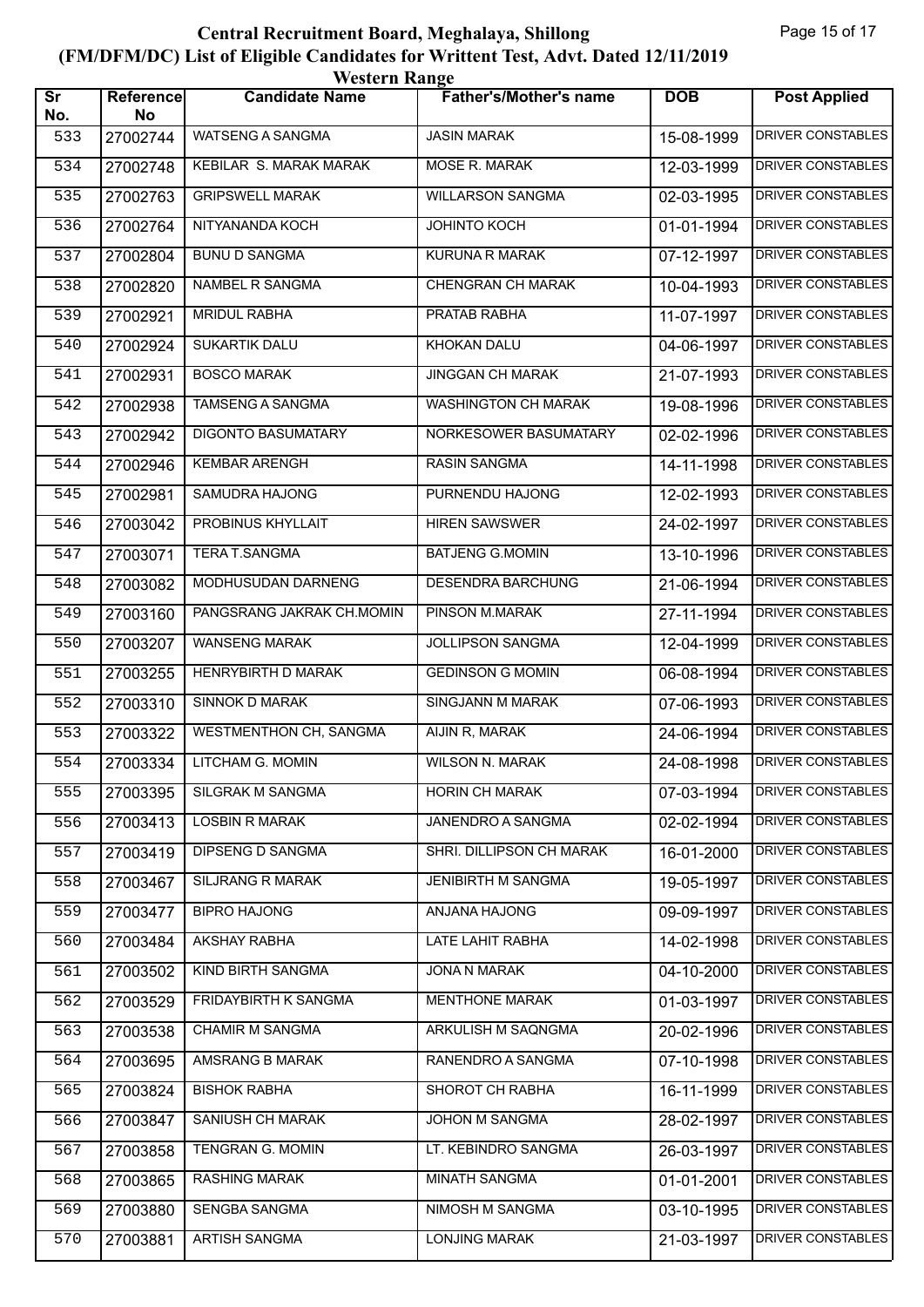| <b>Western Range</b>          |                 |                           |                               |            |                          |  |  |
|-------------------------------|-----------------|---------------------------|-------------------------------|------------|--------------------------|--|--|
| $\overline{\text{Sr}}$<br>No. | Reference<br>No | <b>Candidate Name</b>     | <b>Father's/Mother's name</b> | <b>DOB</b> | <b>Post Applied</b>      |  |  |
| 571                           | 27003901        | <b>GRIKSIL G MOMIN</b>    | PALBESH N SANGMA              | 05-01-1996 | DRIVER CONSTABLES        |  |  |
| 572                           | 27003936        | <b>DHARMARAJ RABHA</b>    | <b>JANATA RABHA</b>           | 14-04-1998 | DRIVER CONSTABLES        |  |  |
| 573                           | 27003965        | <b>AVERT MOMIN</b>        | <b>INDASH CH MARAK</b>        | 30-05-1994 | <b>DRIVER CONSTABLES</b> |  |  |
| 574                           | 27003969        | <b>SPAIN R MARAK</b>      | <b>JERONI R MARAK</b>         | 14-12-1996 | <b>DRIVER CONSTABLES</b> |  |  |
| 575                           | 27004000        | CHOMPHU MARAK             | <b>JUSTFIRE MOMIN</b>         | 21-06-1994 | DRIVER CONSTABLES        |  |  |
| 576                           | 27004159        | <b>GRENATH CH. MARAK</b>  | RIMJING M. SANGMA             | 22-10-1998 | <b>DRIVER CONSTABLES</b> |  |  |
| 577                           | 27004221        | <b>GOERA K SANGMA</b>     | <b>SIMBAL SANGMA</b>          | 26-12-1996 | <b>DRIVER CONSTABLES</b> |  |  |
| 578                           | 27004257        | <b>WALSRANG R MARAK</b>   | SOTJENG T SANGMA              | 12-09-1995 | <b>DRIVER CONSTABLES</b> |  |  |
| 579                           | 27004268        | MENDHISON CH MARAK        | <b>SALJI CH MARAK</b>         | 21-03-1993 | DRIVER CONSTABLES        |  |  |
| 580                           | 27004272        | <b>BALSRANG G. MOMIN</b>  | LT. GILBIRTH D SANGMA         | 01-02-1996 | DRIVER CONSTABLES        |  |  |
| 581                           | 27004305        | <b>SEMPLIN G MOMIN</b>    | <b>RONESH N ARENGH</b>        | 15-07-1994 | <b>DRIVER CONSTABLES</b> |  |  |
| 582                           | 27004309        | <b>BETLARSON N. MARAK</b> | <b>SRITINGSON K. SANGMA</b>   | 11-02-1994 | <b>DRIVER CONSTABLES</b> |  |  |
| 583                           | 27004330        | <b>SEBIAR G SANGMA</b>    | <b>GITTING CH MARAK</b>       | 03-10-1994 | <b>DRIVER CONSTABLES</b> |  |  |
| 584                           | 27004332        | SUNDAYBIRTH K SANGMA      | <b>DOERING MARAK</b>          | 10-07-1995 | DRIVER CONSTABLES        |  |  |
| 585                           | 27004374        | <b>LEPTEN SANGMA</b>      | RAJENDRO MARAK                | 15-10-1995 | DRIVER CONSTABLES        |  |  |
| 586                           | 27004380        | <b>BELSON M. MARAK</b>    | <b>SALGAN S. SANGMA</b>       | 15-06-1996 | <b>DRIVER CONSTABLES</b> |  |  |
| 587                           | 27004381        | <b>BIKKING A SANGMA</b>   | <b>MASON M MARAK</b>          | 22-02-1996 | <b>DRIVER CONSTABLES</b> |  |  |
| 588                           | 27004394        | LUTERBORN CH SANGMA       | <b>GAMEFIELD R MARAK</b>      | 18-04-1997 | DRIVER CONSTABLES        |  |  |
| 589                           | 27004455        | PHILLIK G MOMIN           | <b>WILLARSON SANGMA</b>       | 10-05-1995 | DRIVER CONSTABLES        |  |  |
| 590                           | 27004496        | <b>CHAMKIE B MARAK</b>    | LT. BEHEND D SANGMA           | 09-03-1993 | <b>DRIVER CONSTABLES</b> |  |  |
| 591                           | 27004530        | <b>SAMUEL CH MARAK</b>    | SIMRENG CH SANGMA             | 18-02-1996 | DRIVER CONSTABLES        |  |  |
| 592                           | 27004580        | SIMSIL D MARAK            | LT. ETNAL N SANGMA            | 10-04-1996 | DRIVER CONSTABLES        |  |  |
| 593                           | 27004602        | WANTHEN A SANGMA          | MILENDRO MOMIN                | 10-09-1994 | DRIVER CONSTABLES        |  |  |
| 594                           | 27004667        | MUKESH HAJONG             | RATNESWAR HAJONG              | 17-07-1998 | DRIVER CONSTABLES        |  |  |
| 595                           | 27004729        | <b>BISWAJIT BORO</b>      | PROTAP BORO                   | 07-12-1998 | <b>DRIVER CONSTABLES</b> |  |  |
| 596                           | 27004742        | HALLWINSTONE SOHLANG      | WEDINGSTONE NONGREM           | 02-10-1994 | DRIVER CONSTABLES        |  |  |
| 597                           | 27004758        | SUNDAYRAK T SANGMA        | NEPBILSON B. MARAK            | 10-04-1998 | DRIVER CONSTABLES        |  |  |
| 598                           | 27004800        | PRINITH B MARAK           | POLJEN SANGMA                 | 02-03-1994 | DRIVER CONSTABLES        |  |  |
| 599                           | 27004809        | <b>ROBITH CH MARAK</b>    | WINJANG CH MOMIN              | 02-04-1997 | <b>DRIVER CONSTABLES</b> |  |  |
| 600                           | 27004814        | <b>GINSENG D MARAK</b>    | <b>ELPHINSON M MARAK</b>      | 09-03-1998 | DRIVER CONSTABLES        |  |  |
| 601                           | 27004822        | WELPIN CH MARAK           | <b>TESAN SANGMA</b>           | 28-12-1996 | DRIVER CONSTABLES        |  |  |
| 602                           | 27004826        | ARNINGSTON MARAK          | LATE INJENG M SANGMA          | 11-07-1997 | DRIVER CONSTABLES        |  |  |
| 603                           | 27004866        | <b>GASENG SANGMA</b>      | CHINGRE SANGMA                | 15-10-1997 | DRIVER CONSTABLES        |  |  |
| 604                           | 27004951        | <b>SARMAN R MARAK</b>     | (L) VICTOR R MARAK            | 27-11-1997 | <b>DRIVER CONSTABLES</b> |  |  |
| 605                           | 27005057        | <b>RAHUL RABHA</b>        | <b>DANESH RABHA</b>           | 01-01-1993 | DRIVER CONSTABLES        |  |  |
| 606                           | 27005105        | DEVRAJ MANN               | NIRMAL KUMAR MANN             | 12-11-1994 | DRIVER CONSTABLES        |  |  |
| 607                           | 27005116        | LACKSENG R MARAK          | SHRI LALITH T SANGMA          | 05-10-1995 | DRIVER CONSTABLES        |  |  |
| 608                           | 27005153        | DALSAN R MARAK            | LILY.R.MARAK                  | 27-08-1993 | DRIVER CONSTABLES        |  |  |